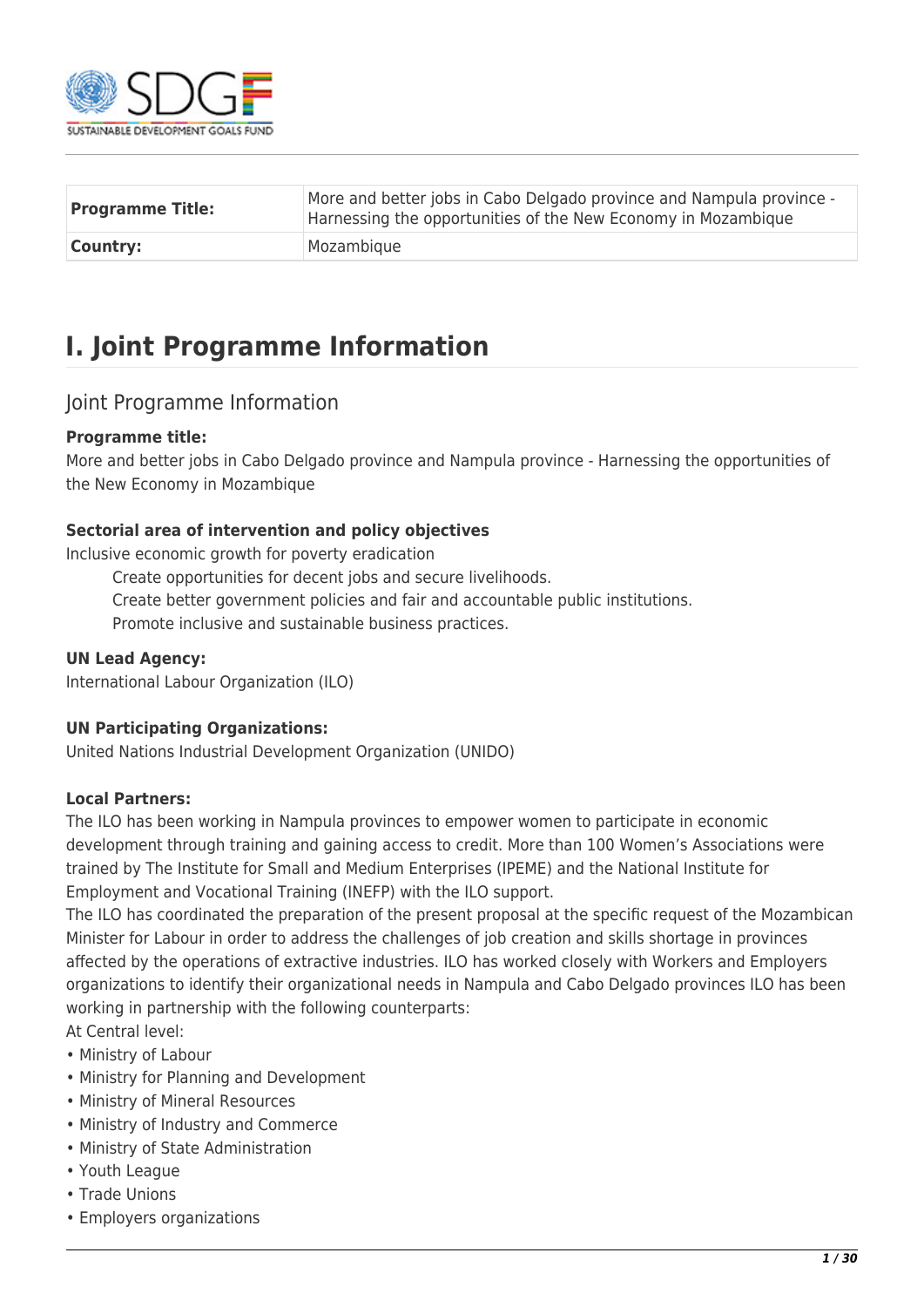• Multinational Enterprises

## At Local Level:

- Provincial Governments of Nampula and Cabo Delgado (specifically the Provincial Directorates of Labour)
- Delegations of INEFP in Nampula and Cabo Delgado
- Women Associations
- Women's Microfinance institutions

Through its decentralization and local economic development projects, UNDP has helped establish subnational institutions and develop their capacities in several provinces with a particular focus on Cabo Delgado, Nampula and Gaza. It has supported the establishment of local economic development agencies as public-private partnerships to promote the development of SMEs by improving access to markets, equipment, marketing, incubation, information and training provision and government liaison. Other key institutions at sub-national level are the provincial and district Governments civil society forums, and consultative councils at district level. For the proposed programme key partners will be: At Central level:

- Ministry of Labour
- Ministry of State Administration
- Ministry for Planning and Development
- Ministry of Mineral Resources
- Ministry of Environment
- CSOs

Local Level:

• Provincial Governments of Nampula and Cabo Delgado (with particular focus on the Directorates of Planning and Finance and Mineral Resources)

- Provincial Local Economic Development Agencies (ADELs) in Nampula and Cabo Delgado
- Districts Governments in Nacala Porto and NacalaVelha (with a particular focus on District Services for Economic Activities)
- Nacala Port Municipal Government
- CSOs

Based on evidence that increased business productivity contributes effectively to poverty eradication and the achievement of other development goals, UNIDO is fulfilling a mandate to promote inclusive and sustainable industrial development as a path to the eradication of poverty namely economic deprivation, social inequality and environmental degradation.

In Mozambique, UNIDO is strengthening Government capacity in relation to standards, metrology, certification and testing which are all vital for SME development and for improving competivity, UNIDO has been working in partnership with the following counterparts:

At Central Level:

- Ministry of Industry and Commerce
- Ministry of Energy
- Ministry of Education
- Ministry of Environment
- Ministry of Planning and Development
- Ministry of Tourism
- Pedagogic University
- The Business Forum for Environment
- The Confederation of Industrial Associations

### At Local Level

- Provincial Government of Nampula
- Provincial Delegations of the Pedagogic University Nampula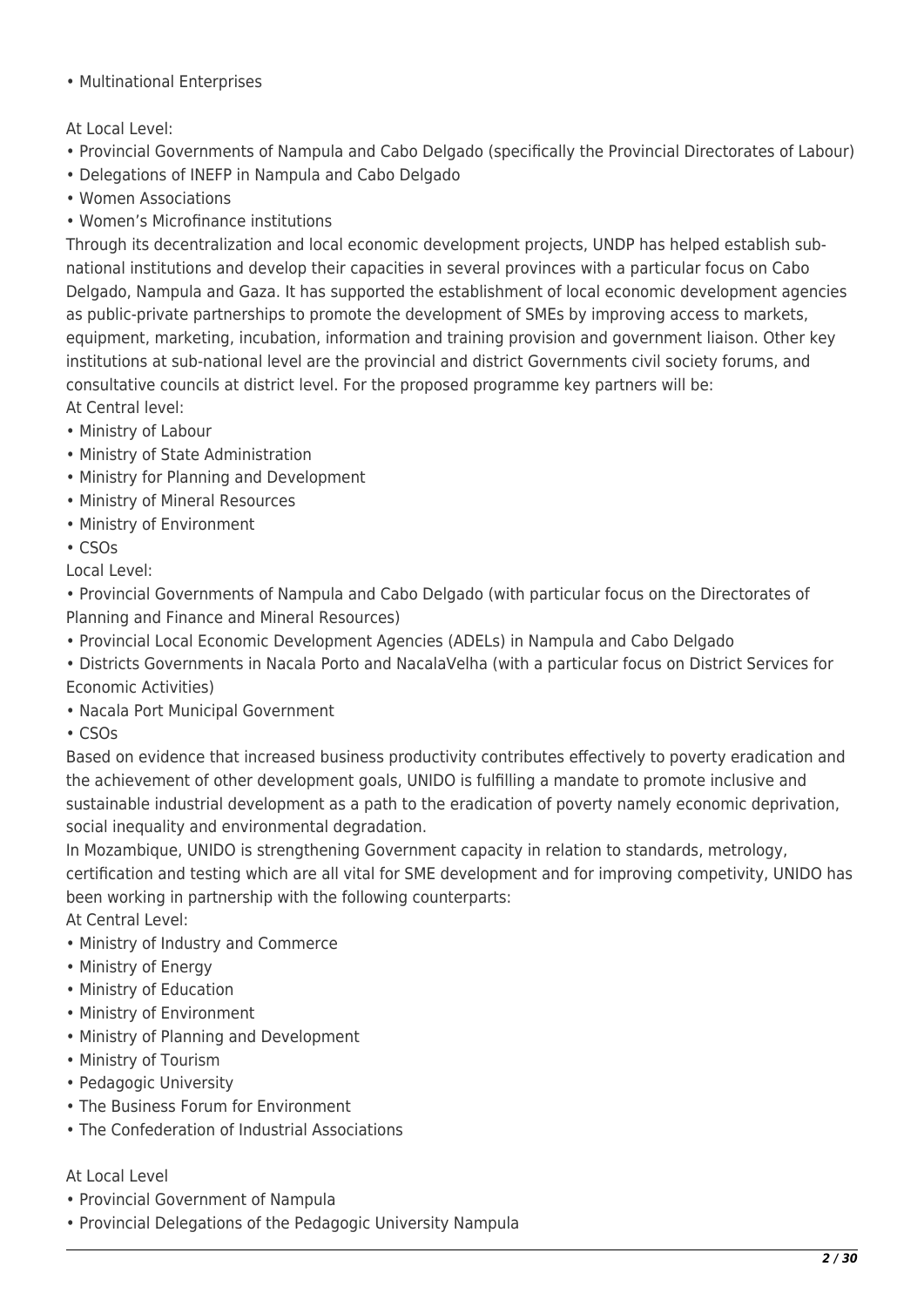- LEDAs Associations
- District Consultative Committees
- Communities, CSOs and representatives of special interest groups
- Provincial Governments of Nampula and Cabo Delgado;
- Provincial Directorates of Planning and Finance in Nampula and Cabo Delgado;
- Provincial Directorates of INEFP in Nampula and Cabo Delgado;
- Provincial Directorates of IPEME in Nampula and Cabo Delgado;
- Provincial Directorates of Mineral Resources in Nampula and Cabo Delgado;
- Provincial ADEL (LEDAS) in Nampula and Cabo Delgado;
- Districts Administrations of Nacala Porto and NacalaVelha;
- SDAE (Districts Economic Activities Services in Nacala Porto and NacalaVelha;
- Nacala Porto Municipality.

SMEs became more aware of business opportunities in their respective sectors and beyond, and at best managed to forge new partnerships and their ability to compete and somehow adverse market conditions. Through profiling and benchmarking provided by the SPX those SMEs have come to identify and understand the quality and quantity gaps between supply and demand, in order to introduce the necessary corrective measures or upgrading required to become providers of local content to the EIs and MNEs.

Government institutions, e.g.: CPI, DASP (BAUs), DNDR, increased their ability to facilitate business and to identify niches of business opportunities with potential benefits to local communities and business.

Business associations, e.g.: CTA, AIMO, PLAMA, APME, CCM, etc. started to realize the benefits of business linkages approach as a catalytic for industrial upgrading, SMEs development and job creation. Towards the end of the SDGF JP, requests of technical assistance and participation to SPX surged, even though CPI and UNIDO could no longer be of assistance within the scope of this programme.

Throughout the implementation of the SDGF JP, an effort was made to grasp how women and youth were benefiting or at least participating in SPX. Roughly, 15% of SPX firms are managed by women and 26% by youth. However we could not gather information about how those categories are represented in the SPX firms' labour force. The private sector prevails dominated by male of an older generation, and that can be revealing why the levels of competitiveness and innovative business prepositions remain a challenge for the local SME sector.

## Report submitted by

**Name:**  Igor Felice

**Title:**  Technical advisor

**Organization:**  ILO

**Contact information:**  ILO,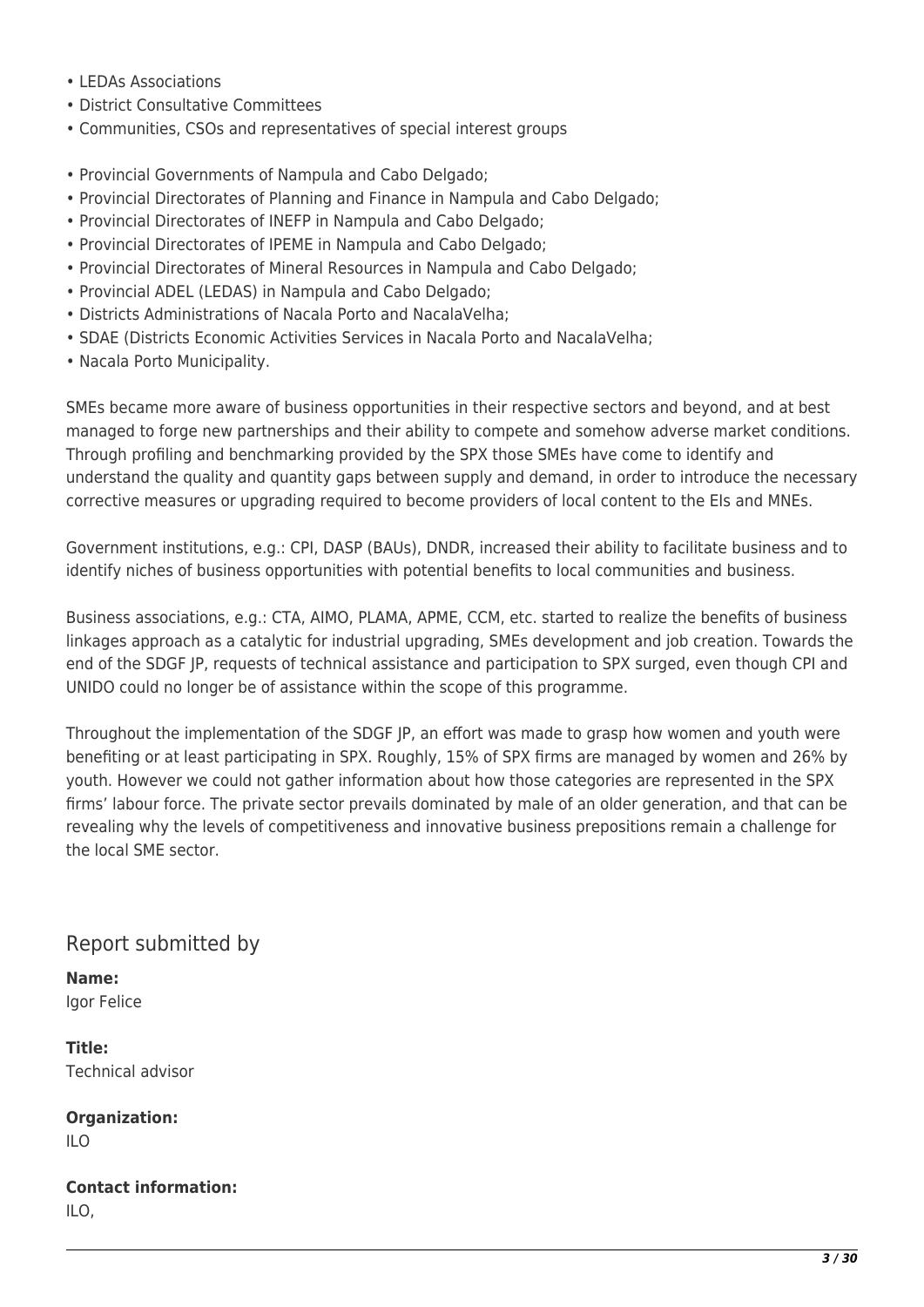Av. do Zimbabwe 744, email: Felice@ilo.org Cell:+258823041799

**Reporting Period Ending:** 

Thursday, June 1, 2017

## **II. Contact Information**

Resident Coordinator

**Name:**  Marcia de Castro

**E-mail:**  marcia.de.castro@one.un.org

UNCT contact person for implementation

**Name:**  Igor Felice

**Agency:**  ILO

**Title:**  Technical Adviser

**E-mail:**  felice@ilo.org

**Phone:**  Mob: +258-823041799, Land line: + 25821490305

**Address:**  Av. Do Zimbabwe 744, Maputo, Mozambique

Technical team contacts

Alternative UNCT contact person for implementation

**Name:**  Igor Felice

**Agency:**  ILO

**Title:**  Technical Adviser

**E-mail:**  felice@ilo.org

**Phone:**  Mob: +258-823041799, Land line: + 25821490305

**Address:**  Av. Do Zimbabwe 744, Maputo, Mozambique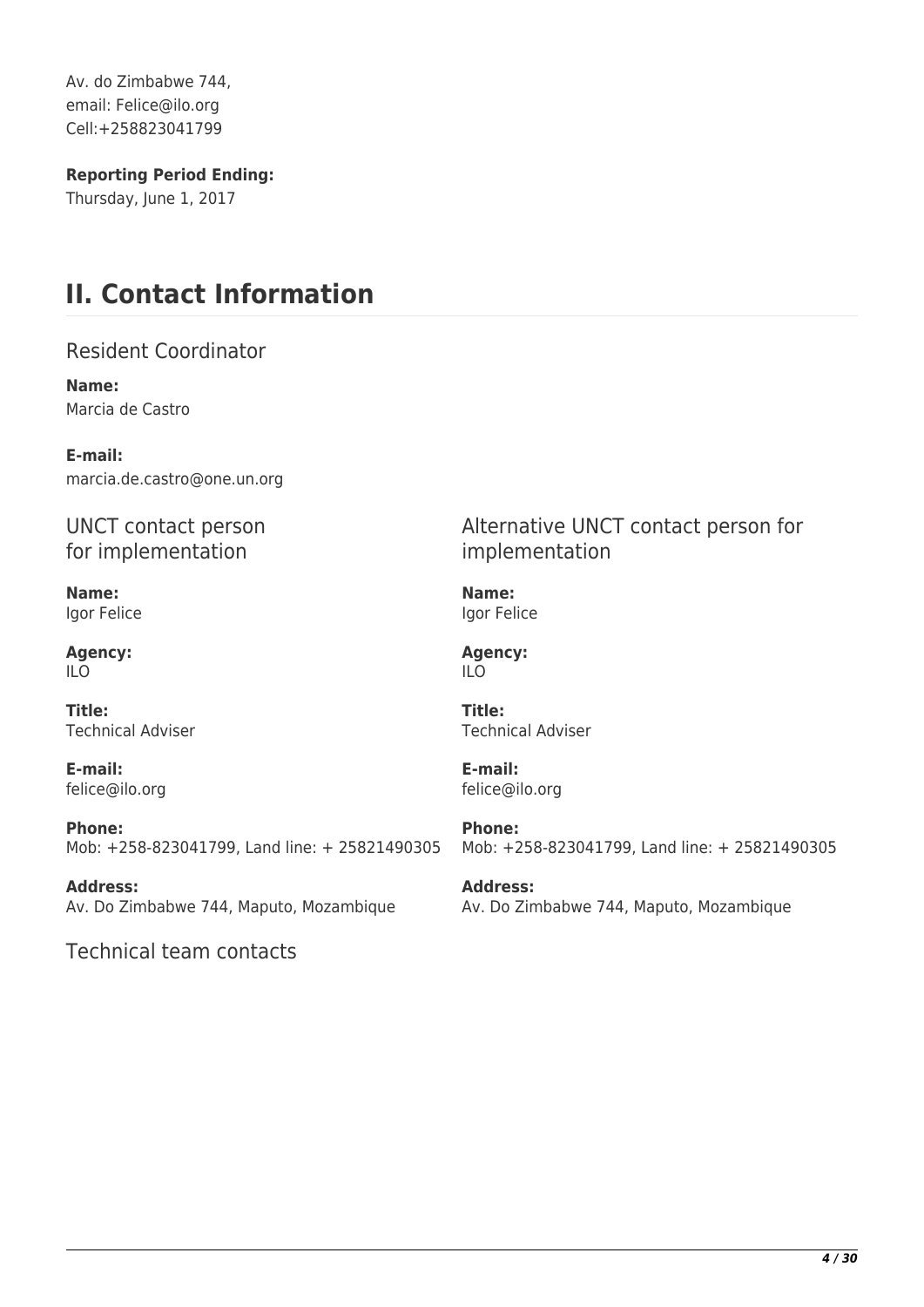Joint programme coordinator

**Name:**  Igor Felice

**Agency:**  ILO

**Title:**  Technical Adviser

**Email:**  felice@ilo.org

**Phone:**  Mob: +258-823041799, Land line: + 25821490305

**Address:**  Av. Do Zimbabwe 744, Maputo, Mozambique

JP communications and advocacy focal point

**Name:**  Igor Felice

**Agency:**  ILO

**Title:**  Technical Adviser

**Email:**  felice@ilo.org

**Phone:**  Mob: +258-823041799, Land line: + 25821490305

**Address:**  Av. Do Zimbabwe 744, Maputo, Mozambique

JP private sector focal point

JP monitoring and evaluation focal point

**Name:**  Igor Felice

**Agency:**  ILO

**Title:**  Technical Adviser

**Email:**  felice@ilo.org

**Phone:**  Mob: +258-823041799, Land line: + 25821490305

**Address:**  Av. Do Zimbabwe 744, Maputo, Mozambique

JP knowledge management focal point

**Name:**  Igor Felice

**Agency:**  ILO

**Title:**  Technical Adviser

**Email:**  felice@ilo.org

**Phone:**  Mob: +258-823041799, Land line: + 25821490305

**Address:**  Av. Do Zimbabwe 744, Maputo, Mozambique

Agency contact points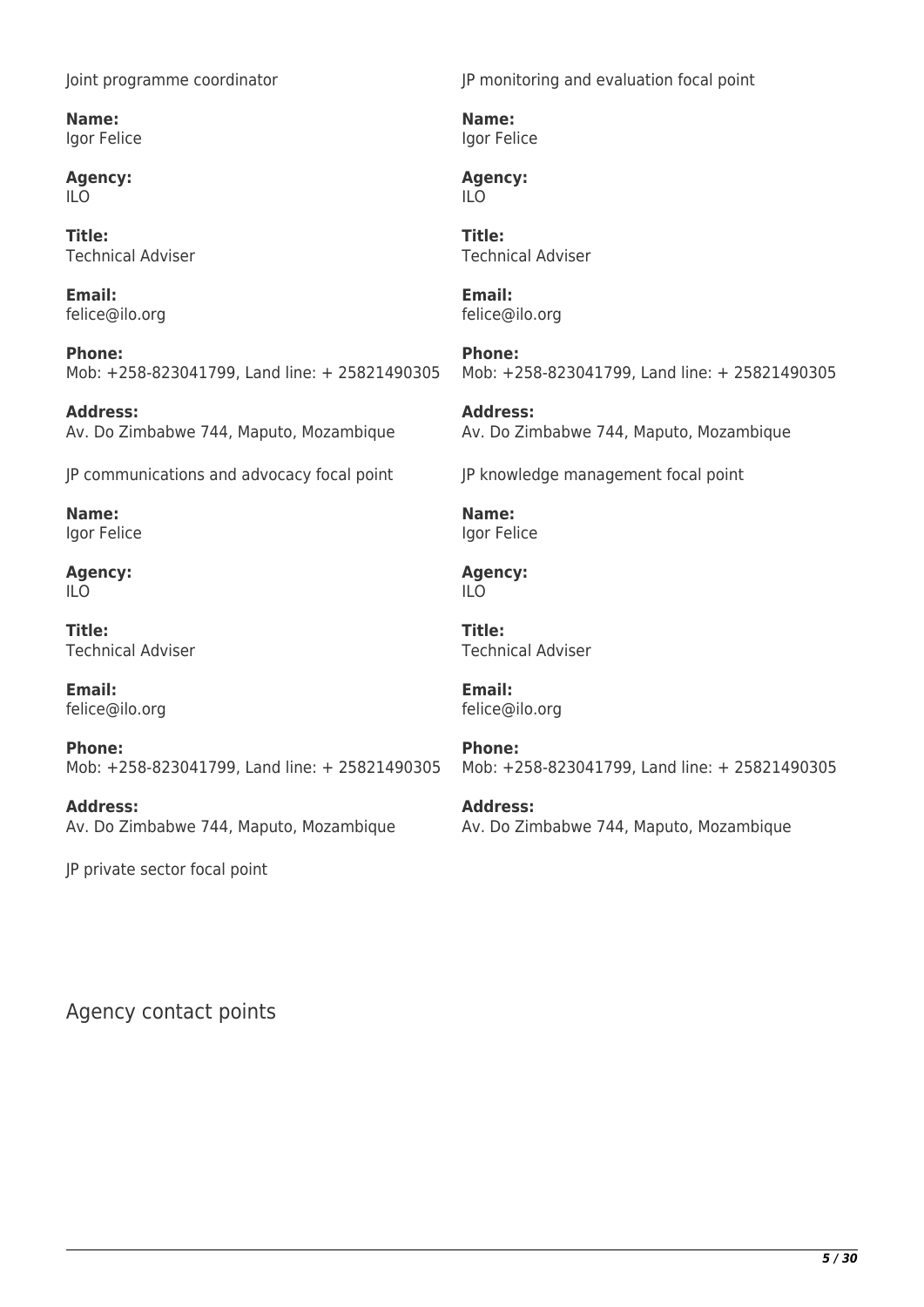Contact 1

**Name:**  Fatima Amade

**Agency:**  UNDP

**Title:**  Programme specialist

**Email:**  fatima.amade@undp.org

**Phone:**  +258823234130

**Address:**  UNDP - Av Kenneth Kaunda, Maputo, Mozambique

Contact 3 Contact 4

Contact 2

**Name:**  Leonildo Munguambe

**Agency:**  UNIDO

**Title:**  Program officer

**Email:**  l.munguambe@unido.org

**Phone:**  +25821487108

**Address:**  Rua Kibiriti Diwane, 322, Maputo, Mozambique

Contact 5

# **III. Financial information**

## SDG-F Funds

| <b>UN Agency</b>                                                       | <b>Total approved</b><br>funds | <b>Total funds</b><br><b>Transferred to</b><br>date | <b>Total funds</b><br>committed to<br>date | <b>Total funds</b><br>disbursed to date |
|------------------------------------------------------------------------|--------------------------------|-----------------------------------------------------|--------------------------------------------|-----------------------------------------|
| International Labour<br>Organization (ILO)                             | 750,000.00                     | 750,000.00                                          | 750,000.00                                 | 715,000.00                              |
| United Nations<br>Development<br>Programme (UNDP)                      | 400,000.00                     | 400,000.00                                          | 391,000.00                                 | 391,000.00                              |
| United Nations<br>Industrial<br>Development<br>Organization<br>(UNIDO) | 350,000.00                     | 350,000.00                                          | 327,103.00                                 | 326,328.00                              |

| 1,432,328.00<br>750.000.00<br>.468.103.00<br>Total<br>.000.00<br>'50 |  |
|----------------------------------------------------------------------|--|
|----------------------------------------------------------------------|--|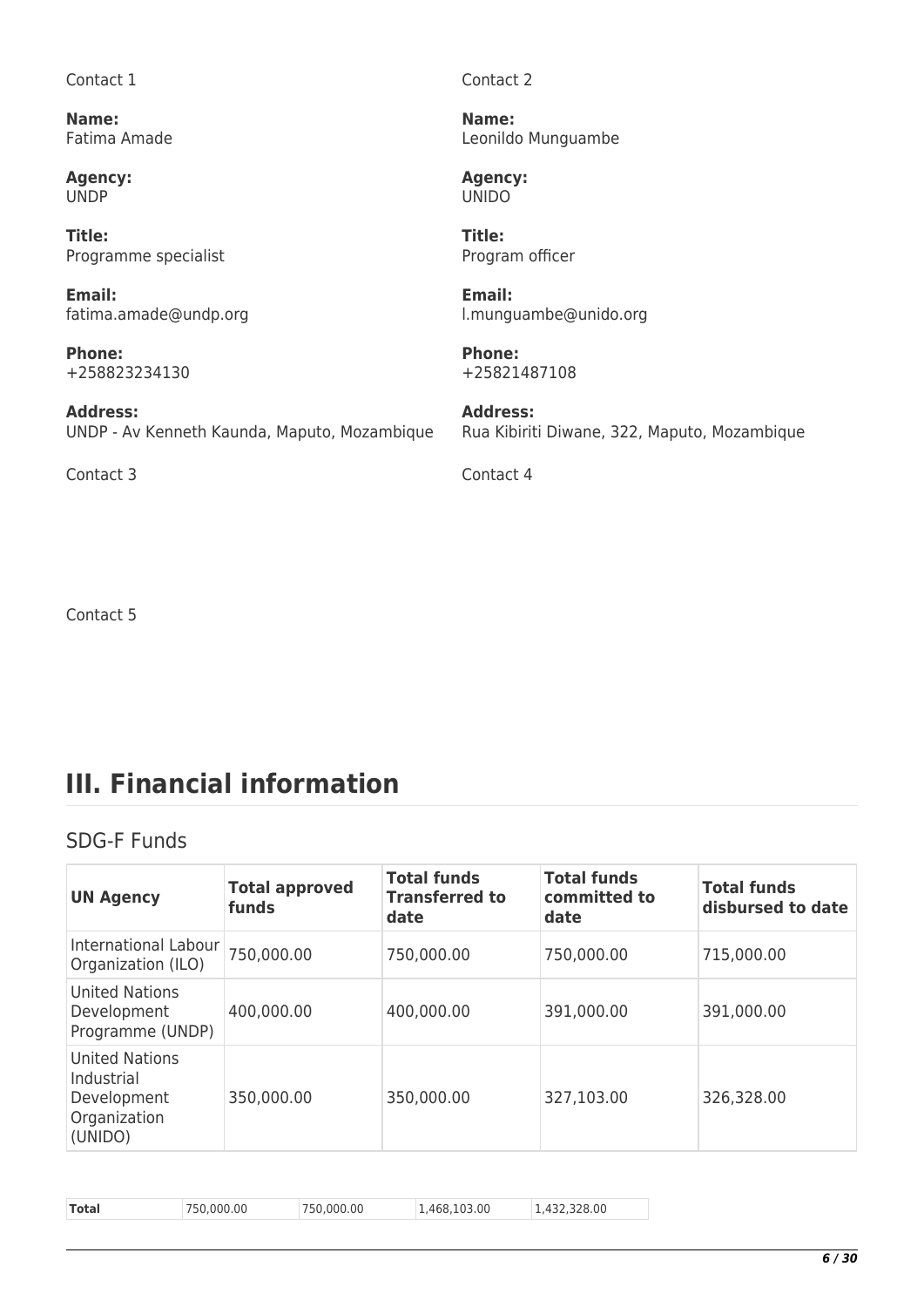## Matching Funds

| Name of source  | <b>Total approved</b><br>funds | <b>Total funds</b><br><b>Transferred to</b><br>date | <b>Total funds</b><br>committed to<br>date | <b>Total funds</b><br>disbursed to date |
|-----------------|--------------------------------|-----------------------------------------------------|--------------------------------------------|-----------------------------------------|
| Norway          | 105,000.00                     | 105,000.00                                          | 105,000.00                                 | 105,000.00                              |
| <b>Italy</b>    | 110,000.00                     | 110,000.00                                          | 110,000.00                                 | 110,000.00                              |
| Portugal        | 105,000.00                     | 105,000.00                                          | 105,000.00                                 | 105,000.00                              |
| ILO other funds | 172,900.00                     | 172,900.00                                          | 172,900.00                                 | 172,900.00                              |
| <b>UNIDO</b>    | 236,500.00                     | 236,500.00                                          | 236,500.00                                 | 236,500.00                              |
| <b>KOICA</b>    | 169,600.00                     | 169,600.00                                          | 120,600.00                                 | 120,600.00                              |
| <b>UNDP</b>     | 650,000.00                     | 650,000.00                                          | 650,000.00                                 | 650,000.00                              |
|                 |                                |                                                     |                                            |                                         |
| <b>Total</b>    | 1,549,000.00                   | 1,549,000.00                                        | 1,500,000.00                               | 1,500,000.00                            |

# **IV. Beneficiaries**

## Direct Beneficiaries – Breakdown

| <b>Beneficiary type - individual</b> |     |     |     | <b>Total Female Male Comments</b>                                                                                                                                                                                                                                                                                                                                                                                           |
|--------------------------------------|-----|-----|-----|-----------------------------------------------------------------------------------------------------------------------------------------------------------------------------------------------------------------------------------------------------------------------------------------------------------------------------------------------------------------------------------------------------------------------------|
| Farmers                              | 684 | 98  | 586 | Technical training on business<br>management provided to local smallholder<br>farmers from the districts of Bilene,<br>Mandlakazi and Chibuto (Gaza Province),<br>Metuge (Cabo Delgado Province) and<br>Nacala-Porto, Ribaue, Mecuburi and<br>Murrupula (Nampula). The training was<br>provided by IPEME (SMEs Institute) and<br>district business service centres.                                                         |
| Entrepreneurs                        | 521 | 113 | 418 | Training to women entrepreneurs in the<br>district of Nacala to take advantage of the<br>opportunities in the logistics of the<br>extractive industry. Technical support<br>provided to local entrepreneurs by the<br>business service centres from the districts<br>of Bilene, Mandlakazi and Chibuto (Gaza<br>Province), Metuge (Cabo Delgado Province)<br>and Nacala-Porto, Ribaue, Mecuburi and<br>Murrupula (Nampula). |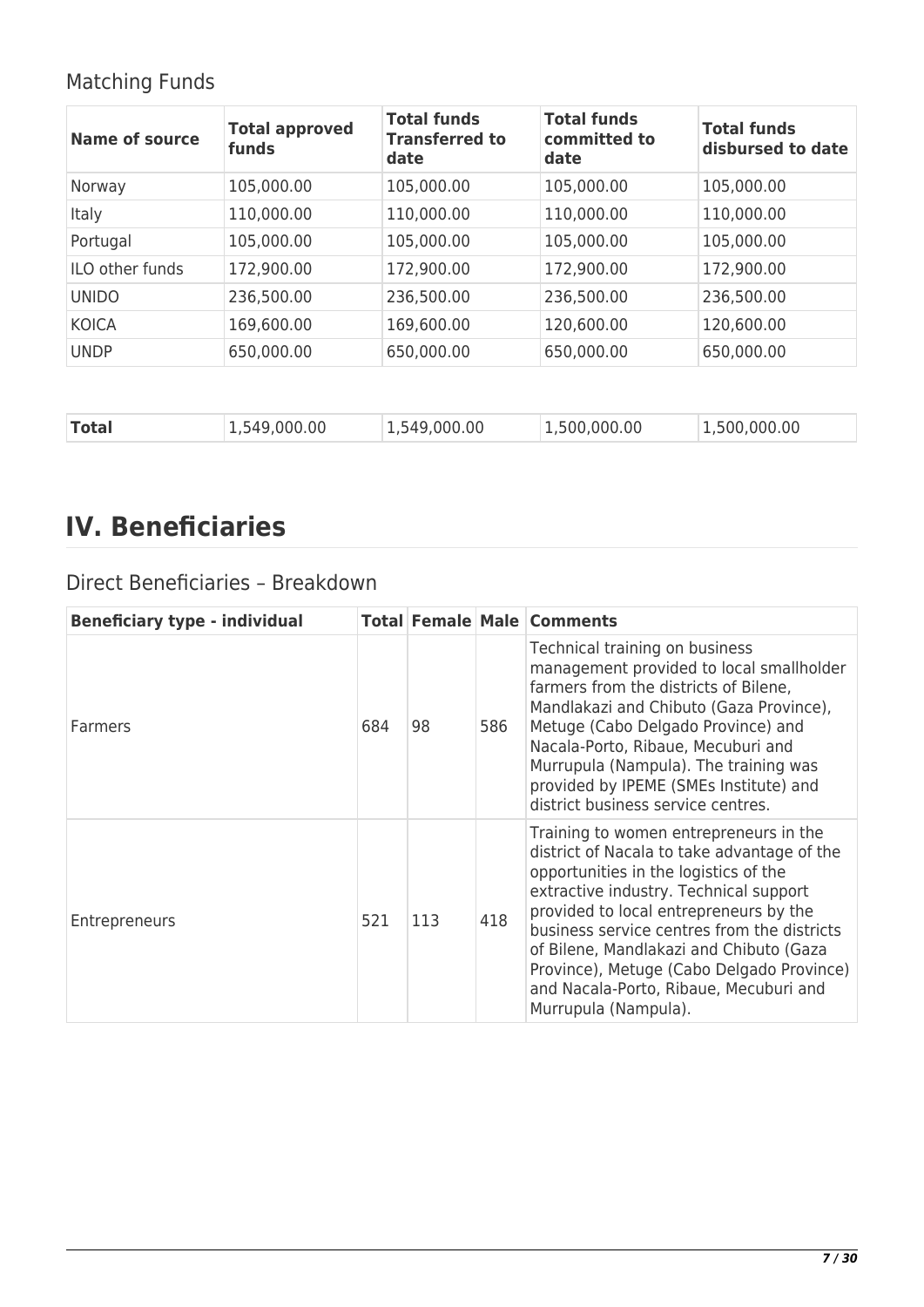| Civil servants/government | 436            | 223 | 213   | Training for INEFP on mainstreaming<br>entrepreneurship curricula. Technical<br>training provided to district government<br>official to create enabling local business<br>environment. This training was provided<br>through the organization of workshops at<br>district levels with involvement of (IPEME)<br>SMEs Institute and also though the district<br>business centres. Training of National<br>institute of Empoloyment in the use of the<br>newly established employment portal.<br>Training trainers in different disciplines to<br>strengthen INEFPs' caapcity as training<br>service provider, with focus on renewable<br>energy |
|---------------------------|----------------|-----|-------|------------------------------------------------------------------------------------------------------------------------------------------------------------------------------------------------------------------------------------------------------------------------------------------------------------------------------------------------------------------------------------------------------------------------------------------------------------------------------------------------------------------------------------------------------------------------------------------------------------------------------------------------|
| Indigenous                |                |     |       |                                                                                                                                                                                                                                                                                                                                                                                                                                                                                                                                                                                                                                                |
| Children                  |                |     |       |                                                                                                                                                                                                                                                                                                                                                                                                                                                                                                                                                                                                                                                |
| Youth                     | 698            | 288 | 410   | Youth benefited from training and tool-kits                                                                                                                                                                                                                                                                                                                                                                                                                                                                                                                                                                                                    |
| <b>Trade Unions</b>       | $\overline{2}$ |     |       |                                                                                                                                                                                                                                                                                                                                                                                                                                                                                                                                                                                                                                                |
| <b>Total</b>              | 2,341 722      |     | 1,627 |                                                                                                                                                                                                                                                                                                                                                                                                                                                                                                                                                                                                                                                |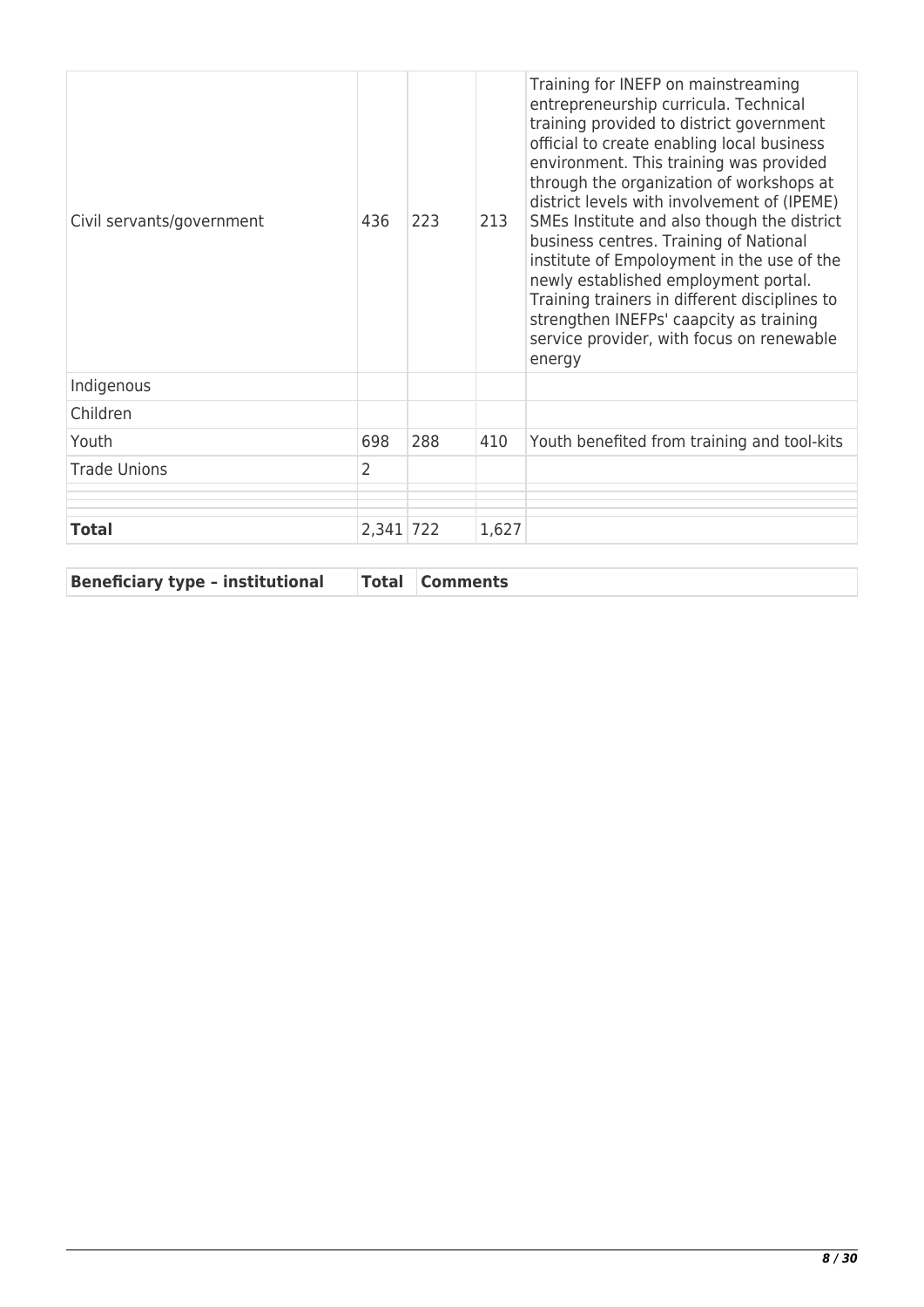| <b>SMEs</b><br>Cooperatives | 612.00 | development<br>planning in 2016 to as a local governance tool to facilitate<br>the local economic development. MEF, MITADER, MIC,<br>MIREME. District Business centres are<br>embedded in the Economic Activities District Services<br>(SDAEs) and are meant to be used by the government as<br>tool to promote local economic activities. In 2015, 3<br>District Business Centres where established in the 3<br>extractive industries districts of Montepuez and Palma,<br>in Cabo Delgado province, and Nacala district in Nampula<br>Province. In 2016 two additional District Business Centre<br>established in the mining district of Manica in<br>Manica province and in Monapo District in Nampula<br>province.<br>Contacts to identify potential collaboration, value chains<br>and market linkages were established with two mining<br>companies in Montepuez district: Ruby Mining and Grafext<br>and in Palma district with two tourism companies Palma<br>Residence and Karibu Palma. The main results are<br>agriculture supply in both districts.<br>At central level support to MEF and MIREME in the<br>preparation of local content policy as well as Mineral<br>Resources Policy and Strategy (in progress);<br>At provincial level support to provincial governments of<br>Cabo Delgado, Nampula and Manica Provinces in the<br>establishment of conditions for Extractive industries<br>Project<br>implementation such as hiring of technical staff.<br>Cabo Delgado and Nampula Provinces were initially<br>identified as the main geographic focus for piloting<br>productive linkages with Els and MNEs, while Maputo due<br>to the location of central Government institutions and also<br>to being an important decision making centre for private<br>sector initiatives would be the hub for policy and<br>advocacy. Hence, the reality in the field has demonstrated<br>that most of the local firms seeking for opportunities in<br>Nampula and Cabo Delgado Provinces are in fact coming<br>from elsewhere in the country, and mostly from Maputo.<br>The lack of private sector dynamics is such that a joint<br>mission to Montepuez (December 2016) UNIDO, ILO and<br>UNDP, learned that during the entire year of 2015 the<br>SDAE had registered only 13 businesses, 10 of which in<br>the commercial sector and the remainder in the<br>agribusiness sector. |
|-----------------------------|--------|-------------------------------------------------------------------------------------------------------------------------------------------------------------------------------------------------------------------------------------------------------------------------------------------------------------------------------------------------------------------------------------------------------------------------------------------------------------------------------------------------------------------------------------------------------------------------------------------------------------------------------------------------------------------------------------------------------------------------------------------------------------------------------------------------------------------------------------------------------------------------------------------------------------------------------------------------------------------------------------------------------------------------------------------------------------------------------------------------------------------------------------------------------------------------------------------------------------------------------------------------------------------------------------------------------------------------------------------------------------------------------------------------------------------------------------------------------------------------------------------------------------------------------------------------------------------------------------------------------------------------------------------------------------------------------------------------------------------------------------------------------------------------------------------------------------------------------------------------------------------------------------------------------------------------------------------------------------------------------------------------------------------------------------------------------------------------------------------------------------------------------------------------------------------------------------------------------------------------------------------------------------------------------------------------------------------------------------------------------------------------------------------------|
|                             |        | SMEs were registered in the SPX database, from which<br>472 company profiles uploaded on the SPX MIS (incl.<br>Maputo 250, Nampula 46, C. Delgado 15, Tete 54,<br>Zambezia 22, Sofala 48, Niassa 18, Manica 19). Value<br>chains<br>were identified in the area of tourism in Palma and in<br>agriculture in Montepuez district in Cabo Delgado<br>province.<br>The value chains identified within the framework of the<br>newly District Business Centres are supported to enhance<br>MSEs and integrate them into local economic                                                                                                                                                                                                                                                                                                                                                                                                                                                                                                                                                                                                                                                                                                                                                                                                                                                                                                                                                                                                                                                                                                                                                                                                                                                                                                                                                                                                                                                                                                                                                                                                                                                                                                                                                                                                                                                              |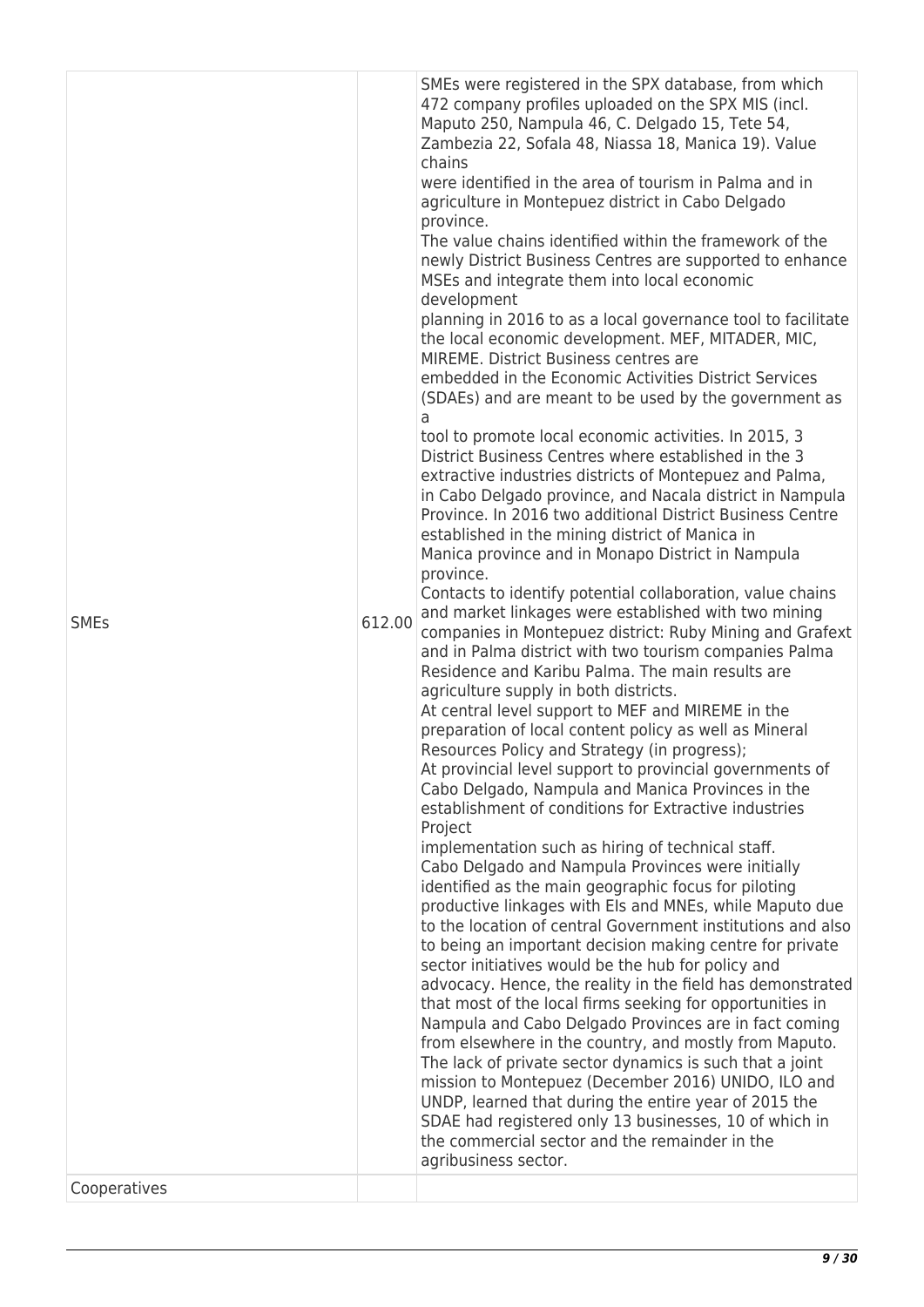| Government/municipal organizations | 25.00 | Continuous process for the elaboration of the Draft<br>National Content Law, based on the document of the<br>Rationale and the comments and inputs collected in the<br>process of consultations on the Rationale. In this phase, a<br>multisectoral team was constituted of the following<br>sectors:<br>. Ministry of Industry and Trade-MIC;<br>• Ministry of Mineral Resources-MIREME;<br>• National Hydrocarbons Company-ENH;<br>• National Institute of Petroleum-INP;<br>• Directorate of Legal and Notary Affairs of the Ministry of<br>Economy and Finance;<br>. National Institute for Standardization and Quality-INNOQ<br>• Institute for the Promotion of Small and Medium<br>Enterprises (IPEME).<br>in the 4th phase of the process, the draft Law document<br>presented to the different sectors, including the<br>Confederation of Economic Associations (CTA). An official<br>letter was also sent by the Minister of Economy and<br>Finance, Content Law for all sectors, requesting their<br>contributions;<br>After incorporating the contributions of the sectors in the<br>Draft Law, the document was presented to the Economic<br>and Social Council of the Government for consideration<br>and discussion by the members. Following this<br>presentation, the Prime Minister recommended that<br>presentations be made to the Consultative Councils of the<br>main economic sectors in order to deepen the debate on<br>the CN. This guidance has been fully complied with. |
|------------------------------------|-------|------------------------------------------------------------------------------------------------------------------------------------------------------------------------------------------------------------------------------------------------------------------------------------------------------------------------------------------------------------------------------------------------------------------------------------------------------------------------------------------------------------------------------------------------------------------------------------------------------------------------------------------------------------------------------------------------------------------------------------------------------------------------------------------------------------------------------------------------------------------------------------------------------------------------------------------------------------------------------------------------------------------------------------------------------------------------------------------------------------------------------------------------------------------------------------------------------------------------------------------------------------------------------------------------------------------------------------------------------------------------------------------------------------------------------------------------------------------------------------------------------|
| Private sector                     | 36.00 | Contacts to identify potential collaboration, value chains<br>and market linkages were established with two mining<br>companies in Montepuez district: Ruby Mining and Grafext<br>and in Palma district with two tourism companies Palma<br>Residence and Karibu Palma.<br>20 buyers identified/engaged (incl. Mozal, Portucel, Sasol,<br>Kenmare, Vale, Rio Tinto, CDM, Lurio Green Resources,<br>Coca Cola, CFM, Barloworld, Twigg Exploration & Mining,<br>ENH, Midal Cable, ServiTrade, Petromoc, MPDC, Anadarko,<br>General Electric, SAIPEM -SAIMEP)                                                                                                                                                                                                                                                                                                                                                                                                                                                                                                                                                                                                                                                                                                                                                                                                                                                                                                                                           |
| Community-based organizations      | 1     | One CSO, CESC (Centro de Aprendizagem e Capacitação<br>da<br>Sociedade Civil) is supported by UNDP to engage with<br>community based organizations in the monitoring of local<br>service delivery.                                                                                                                                                                                                                                                                                                                                                                                                                                                                                                                                                                                                                                                                                                                                                                                                                                                                                                                                                                                                                                                                                                                                                                                                                                                                                                   |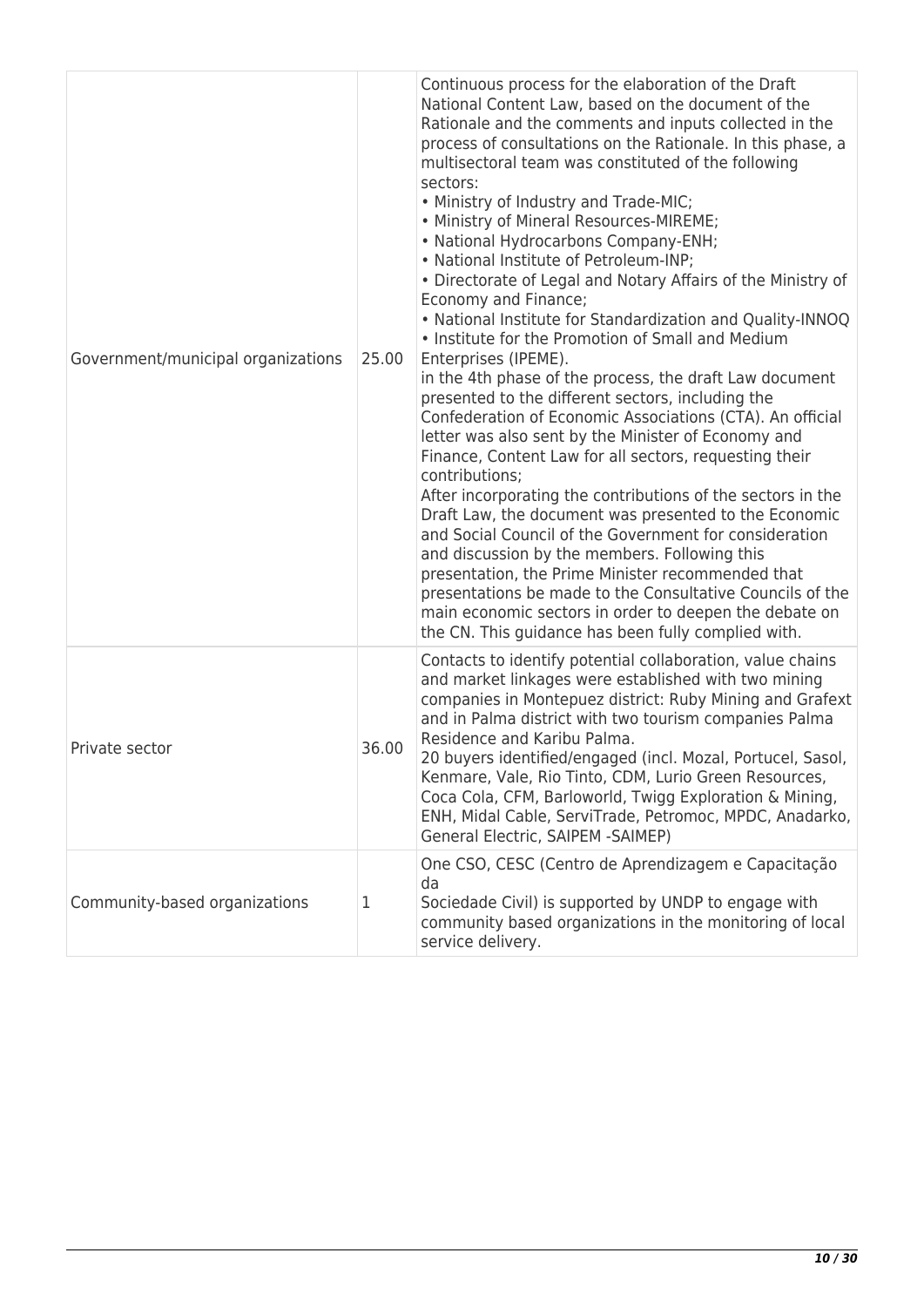| Trade Unions and Employers'<br>organization | 3 | process whereby all actors have to perform their<br>respective duties to the best of their abilities, in a context<br>of an ideal and enabling business environment.<br>Accordingly, SPX made a consistent effort to bring private<br>sector associations/CSOs such as CTA, APME, CCM and<br>AIMO to coordinate better with the CPI, BAUs and other<br>public entities together.<br>The two main Trade unions confederations and the<br>employers' organization have been<br>regularly involved in the activities |  |  |  |  |
|---------------------------------------------|---|-------------------------------------------------------------------------------------------------------------------------------------------------------------------------------------------------------------------------------------------------------------------------------------------------------------------------------------------------------------------------------------------------------------------------------------------------------------------------------------------------------------------|--|--|--|--|
| <b>NGOs</b>                                 | 8 | Within the SDG-F programme CESC engaged in a CSO<br>consortium composed by three other CSOs: FDC<br>(Fundação<br>para o Desenvolvimento da Comunidade); CTC-COOP<br>(Cooperativa para Terras Comunitárias) and LEXTERRA<br>providing technical support; within this context a study<br>was<br>conducted to assess the functioning of the community<br>development funds with regards to the land and Natural<br>Resources revenues<br>The success of business linkages entails a collaborative                    |  |  |  |  |

## Indirect Beneficiaries – Breakdown

| <b>Beneficiary type - individual</b> | <b>Total</b> | <b>Female</b> | <b>Male</b> | <b>Comments</b>                                                                                                                                                                                                                                                                                                                                                                                                                                                                                                                                            |
|--------------------------------------|--------------|---------------|-------------|------------------------------------------------------------------------------------------------------------------------------------------------------------------------------------------------------------------------------------------------------------------------------------------------------------------------------------------------------------------------------------------------------------------------------------------------------------------------------------------------------------------------------------------------------------|
| Farmers                              |              |               |             |                                                                                                                                                                                                                                                                                                                                                                                                                                                                                                                                                            |
| Entrepreneurs                        | 550          |               |             |                                                                                                                                                                                                                                                                                                                                                                                                                                                                                                                                                            |
| Civil servants/government            | 800          | 300.00        | 500.00      | At central level support to MEF and<br><b>MIREME</b><br>in the preparation of local content<br>policy as<br>well as Mineral Resources Policy and<br>Strategy (in progress);<br>At provincial level support to<br>provincial<br>governments of Cabo Delgado,<br>Nampula<br>and Manica Provinces in the<br>establishment<br>of conditions for Extractive industries<br>Project implementation such as hiring<br>0f<br>technical staff and the dissemination<br>of<br><b>EITI</b><br>2015 annual report in the provinces of<br>Nampula, Cabo Delgado and Tete |
| Indigenous                           |              |               |             |                                                                                                                                                                                                                                                                                                                                                                                                                                                                                                                                                            |
| Children                             |              |               |             |                                                                                                                                                                                                                                                                                                                                                                                                                                                                                                                                                            |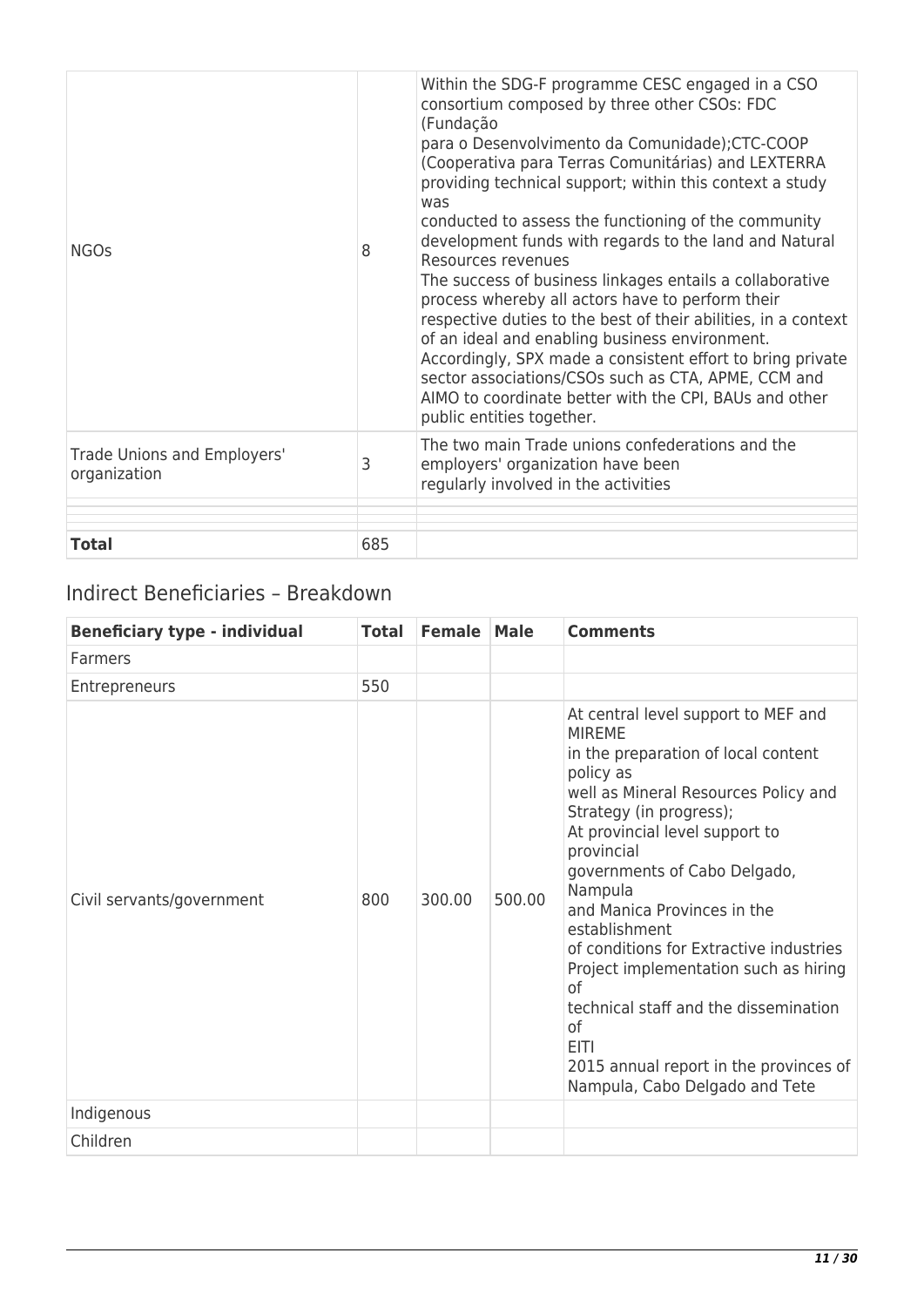| Youth                                                                    | 3,274  |                          | Support to the elaboration of the<br>national<br>employment policy with the direct<br>1,637.00 1,637.00 involvement of 3964 people (sources<br>Ministry of Labour). Support of the<br>implementation of the employment<br>web portal |
|--------------------------------------------------------------------------|--------|--------------------------|--------------------------------------------------------------------------------------------------------------------------------------------------------------------------------------------------------------------------------------|
| Communities linked to the natural<br>resources and extractive industries | 50,000 |                          | Advocacy though a study and a<br>communication strategy to support to<br>the civil society for the<br>implementation of the Natural<br>resources revenues funds                                                                      |
|                                                                          |        |                          |                                                                                                                                                                                                                                      |
|                                                                          |        |                          |                                                                                                                                                                                                                                      |
| <b>Total</b>                                                             |        | 54,624 1,937.00 2,137.00 |                                                                                                                                                                                                                                      |

| <b>Beneficiary type - institutional</b> | <b>Total</b> | <b>Comments</b>                                                                                                                                                                                                                                                                                                                                                                                      |
|-----------------------------------------|--------------|------------------------------------------------------------------------------------------------------------------------------------------------------------------------------------------------------------------------------------------------------------------------------------------------------------------------------------------------------------------------------------------------------|
| <b>SME<sub>S</sub></b>                  | 200.00       |                                                                                                                                                                                                                                                                                                                                                                                                      |
| Cooperatives                            |              |                                                                                                                                                                                                                                                                                                                                                                                                      |
| Government/municipal organizations      | 25.00        | At central level support to MEF and MIREME in the<br>preparation of local content policy as well as Mineral<br>Resources Policy and Strategy (in progress);<br>At provincial level support to provincial governments of<br>Cabo Delgado, Nampula and Manica Provinces in the<br>establishment of conditions for Extractive industries<br>Project<br>implementation such as hiring of technical staff |
| Private sector                          | 120          |                                                                                                                                                                                                                                                                                                                                                                                                      |
| Community-based organizations           |              |                                                                                                                                                                                                                                                                                                                                                                                                      |
| <b>NGOs</b>                             | 25           |                                                                                                                                                                                                                                                                                                                                                                                                      |
|                                         |              |                                                                                                                                                                                                                                                                                                                                                                                                      |
| <b>Total</b>                            | 370          |                                                                                                                                                                                                                                                                                                                                                                                                      |

## **Any other information regarding JP beneficiaries\*:**

With matching funds from Norway the ILO supported the organization of 7 courses for young women and men in Palma. This intervention allowed INEFP, the government training provider, to build a reliable database and start to improve its monitoring and evaluation tools. The total nr of people involved in the 7 courses was 250 with 32% of women. All the participants were selected in collaboration with the local authorities and the youth associations. INEFP requested to support the

association cretaed by the trainee with tool kits to start self employment. 35 associations received the tool-kits for a total of 230 people (35% women). INEFP has an already established mechanism for the use of the tool/kits that will ensure a proper utilization.

The ILO organized also a training on Green Construction with the participation of 29 people, since the construction sector is male dominated only 2 of them were women.

In Nacala the ILO organized a training on participation of women in the extractive industry value chains for 32 people with 55% women. Women entrepreneurs were a specific target of the course to enhance their capacity to be part of the extractive industry vale chains. The ILO has additionally organized the CODE training targeting 21 participants (9 women) from INEFP on mainstream entrepreneurial skills in the INEFP curricula. As a result of the course INEFP is planning to include the CODE

methodology in its curricula. The program trained also 21 people from INEFP (7 women) on monitoring and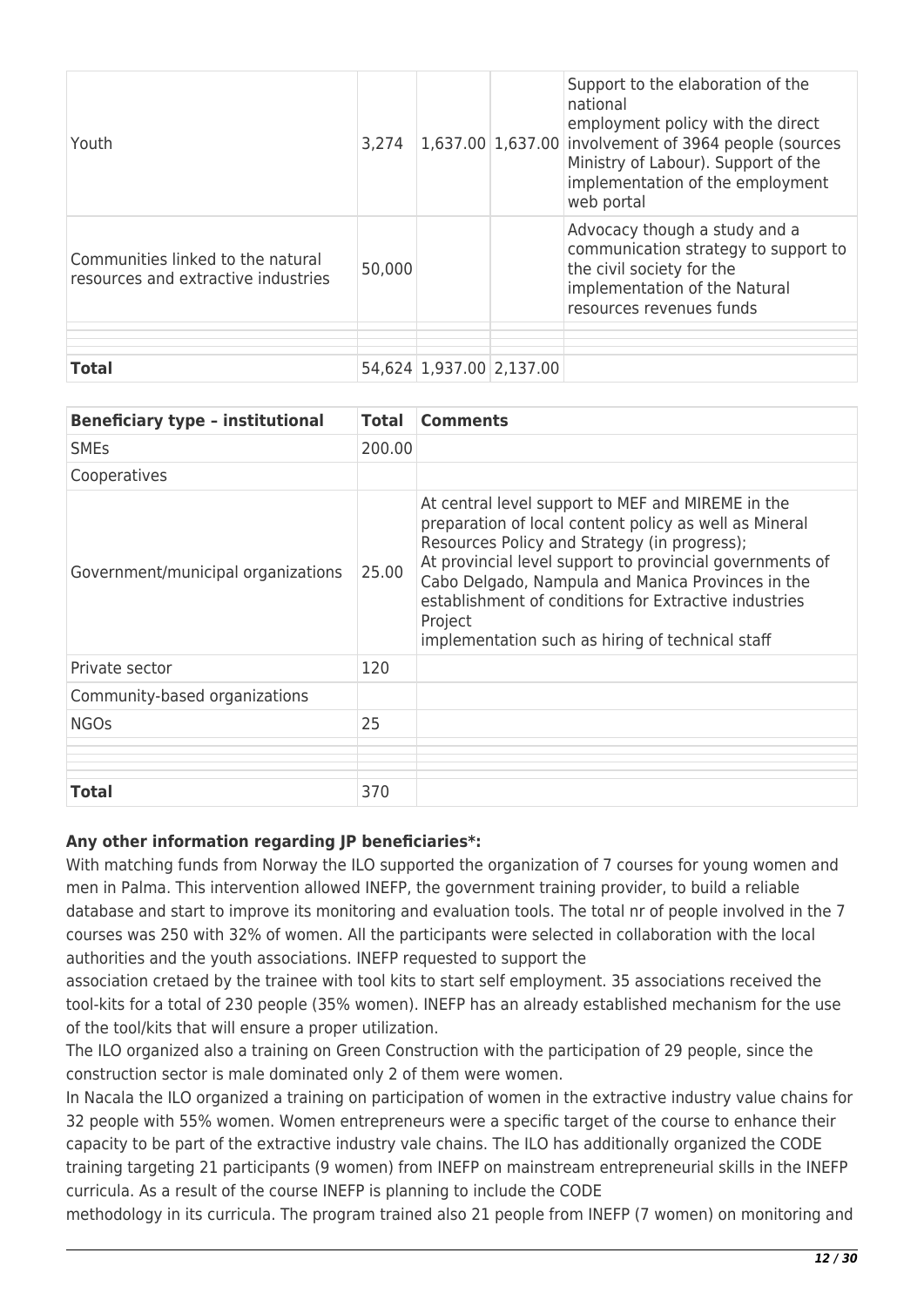evaluation of training. The course had the innovative approach of using a residential training together with an e-learning methodology. The total duration was 2 months with a high participation of the trainees. The ILO organized also in Pemba with matching funds from Italy a training of trainers on start your business. The 26 participants (7 women) from Pemba, Nampula, Nacala and other districts of the 2 provinces learned how to train micro and small enterprises (women enterprises in particular) in order to market and sell products and keep record of the cash flow. As a result of the activity the partners involved 11 / 27

prepared a roll-out plan to include at least 150 women entrepreneurs. In the last period the project distributed addiional 45 kits to 150 young women and men and provided training of trainers in different areas such as food processing and renewable energy.

From the beginning of the joint programme UNDP focus on the preparation of local content policy (LCP) formulation process by supporting MEF (Ministry of Economy and Finance) and MIREME (Ministry of Mineral Resources and Energy). From 2015 to 2016 the total of 233 training and beneficiaries was reached along the LCP formulation involving consultations with relevant stakeholders and at all levels. The draft LCL is now waiting for the government approval. At policy level the ILO supported the process of the elaboration of the National Employment Policy (with matching funds contribution from ILO budget). The process involved directly 2,900 people in the seminars at national and provincial level and 1,064 people in the seminars at district level. 70% of the people involved were young and 50% were women. UNIDO continued the support of around 390 companies of its database with an average size of 50-75 employees.

These companies are regularly visited by the SPX Team and their information is constantly updated. In addition 40 companies have been approached for the benchmarking

ii. On the basis of a survey undertaken among SPX serviced firms , the following categorization of SME impact performance emerges:

- Firms registering overall negative performance – This category refers to firms which have not managed to establish new subcontracting linkages with buyers for the past 3 years. Their inability to generate new business has led to deteriorating domestic market share, which in turn has had negative consequences on employment levels, job creation as well as investment. These companies face adverse business conditions in their respective sectors and market which is undermining their future outlook performance. This category of performance referred to an estimated 13% of survey responses.

- Firms registering a moderately performance – This category refers to firms which have managed to establish new subcontracting linkages, have generated new business and have seen business orders increase. Because these companies face difficult business environment conditions and competitive market pressures, the increases in business orders has not translating itself in increased value of domestic market sales, partly indicating instances of uncompetitive business practices or deliberate decision to reduce prices to maintain and/or increase market share. Current scenario has led to at best, a slight increase in job creation and at worst a consolidation and maintenance of employment levels. These firms maintain a positive future outlook reflected in investment undertaken. The latter is underpinned by ongoing processes of industrial upgrading assessment and action (e.g. also triggered by SPX benchmarking service). This category of performance referred to an estimated 62% of survey responses.

- Category of firms registering positive performance - This category refers to firm which have successfully managed to establish new subcontracting linkages, generate new business and have registered increases in business orders increase, reflected in higher value of domestic market sales. In the majority of cases, this situation has led to job creation. Same firms maintain a positive future outlook fuelling investment in improved business operations. This category of performance referred to an estimated 25% of survey responses.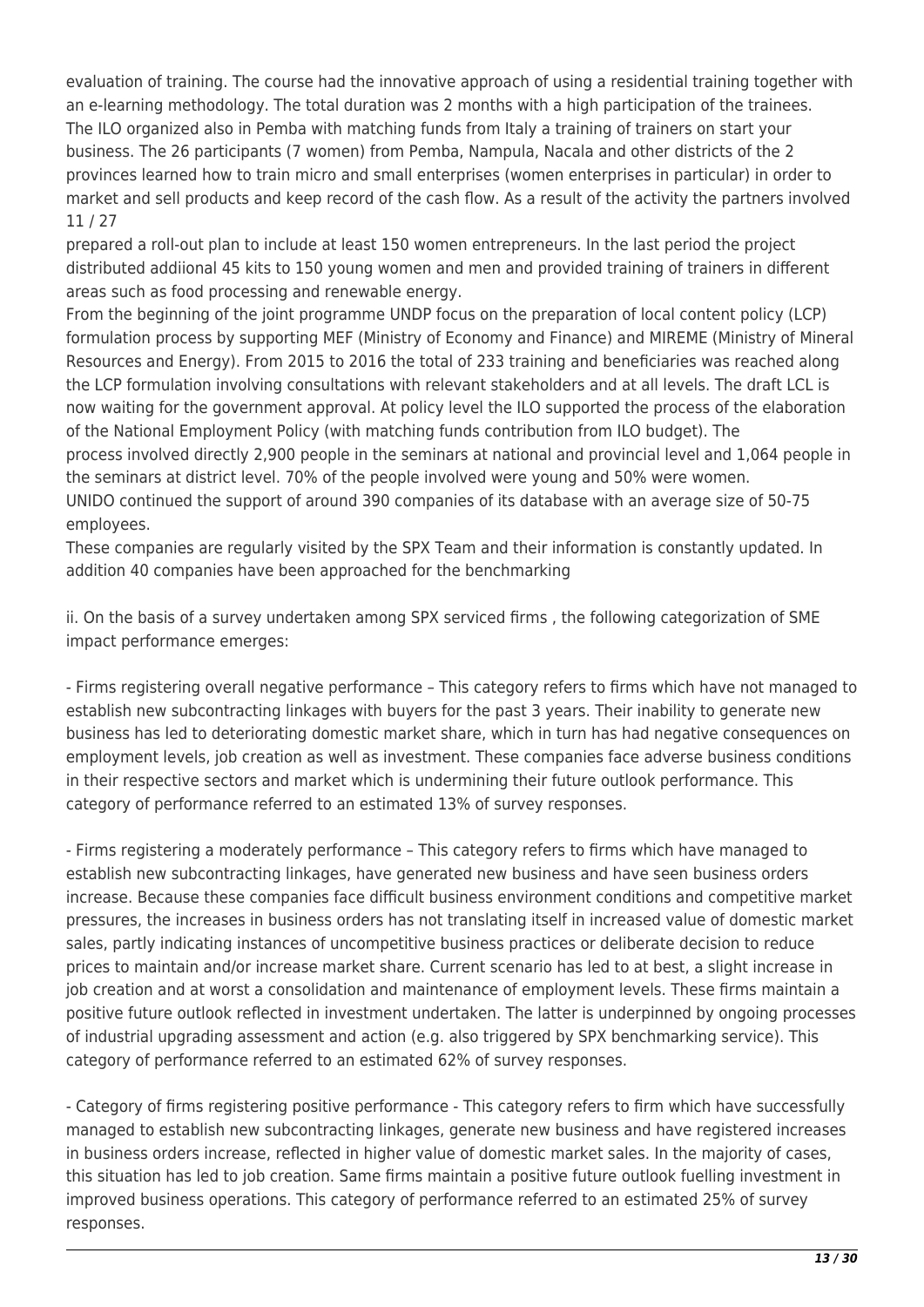In general, there is evidence to suggest that SPX services (as in the identification of industrial capacity and suppliers, and matchmaking support between buyers and suppliers) have contributed to create the right conditions for the realisation of positive vertical linkages between buyers and suppliers, and these same linkages potentially lead to business orders and improved enterprise performance. Clearly business environment and market conditions in specific sectors heavily determine the extent of increases in real earnings and business revenue which in turn crucially influence the extent of job creation. Nevertheless, companies that seem to have embarked on a business upgrading trajectory - in part thanks to UNIDO SPX services such buyer matchmaking and benchmarking - seem to exhibit a more positive business outlook which is reflected in increased investment, at best matched with job creation developments or at worst consolidating current employment levels.

## **V. Joint Programme Progress**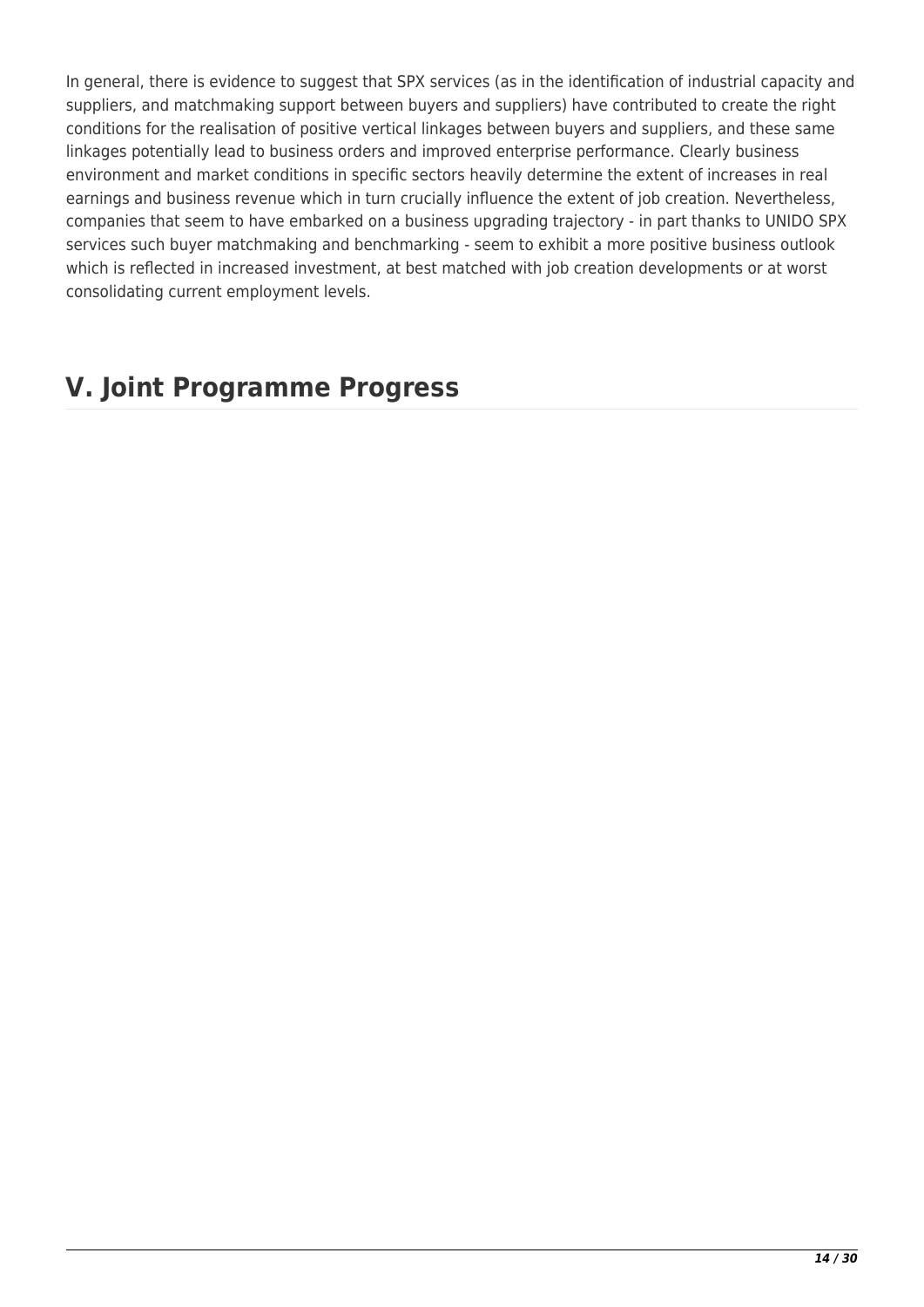| <b>Expected Results (Outcomes &amp; outputs)</b>                                                                                                                                                                                 | <b>Progress</b>                                                                                                                                                                                                                                                                                                                                                                                                                                                                                                                                                                                                                                                                                                                                                                                                                                                                                                                                                                                                                                                                                                                                                                                                                                                                   | <b>Difficulties</b>                                                                                                                                                                                                                                | <b>Expected deliverables</b>                                                                                                                                                                                                                                                                                                                                                   |
|----------------------------------------------------------------------------------------------------------------------------------------------------------------------------------------------------------------------------------|-----------------------------------------------------------------------------------------------------------------------------------------------------------------------------------------------------------------------------------------------------------------------------------------------------------------------------------------------------------------------------------------------------------------------------------------------------------------------------------------------------------------------------------------------------------------------------------------------------------------------------------------------------------------------------------------------------------------------------------------------------------------------------------------------------------------------------------------------------------------------------------------------------------------------------------------------------------------------------------------------------------------------------------------------------------------------------------------------------------------------------------------------------------------------------------------------------------------------------------------------------------------------------------|----------------------------------------------------------------------------------------------------------------------------------------------------------------------------------------------------------------------------------------------------|--------------------------------------------------------------------------------------------------------------------------------------------------------------------------------------------------------------------------------------------------------------------------------------------------------------------------------------------------------------------------------|
| IP Outcome 1: MNEs in the extractive industries<br>comply with local content policies,<br>environmental friendly sustainable business<br>practices, and apply gender and age sensitive<br>recruitment policies to hire nationals | was<br>a substantial<br>improvement<br>in the area of skills<br>development. The main<br>counterpart INEFP<br>continued<br>to work to provide better<br>services to young<br>women<br>and<br>men. INEFP improved its<br>capacity in dealing with<br>the<br>requests of the market,<br>monitoring and<br>evaluating<br>the training. The<br>President of the Republic<br>inaugurated a new<br>pavilion at the INEFP<br>training Centre in Pemba<br>as<br>a result of an<br>established<br><b>Public Private</b><br>Partnership<br>with Capital. The<br>database<br>developed to follow the<br>young women and men<br>who<br>enter in the labour<br>market<br>after the training will be<br>key<br>to improve their<br>opportunities to find a<br>decent and stable job. At<br>policy level the EITI<br>(Extractive Industry<br>Transparency Initiative)<br>country annual report<br>dissemination was a<br>successful initiative that<br>showed the commitment<br>and<br>the interest from the<br>Government in comply<br>with<br>the international<br>requirement.<br>As for the local content<br>law a substantial<br>improvement took place<br>during the period since<br>the labour law content<br>was finalized and will be<br>discussed soon at the<br>council of Ministers. | The local communities,<br>especially young women<br>and men, participated<br>actively in the training<br>with the hope to find<br>quickly a job.<br>Unfortunately their<br>expectations are<br>still frustrated by the<br>lack of<br>opportunities | The deliverables<br>mentioned under the<br>output will help to<br>contribute to achieve<br>the<br>outcome as<br>planned.Corrective<br>measures were applied to<br>deal with<br>the situation mentioned<br>include the provision of<br>support to the<br>associations created by<br>the trainees in order to<br>equip them with tools to<br>enter in the local labour<br>market |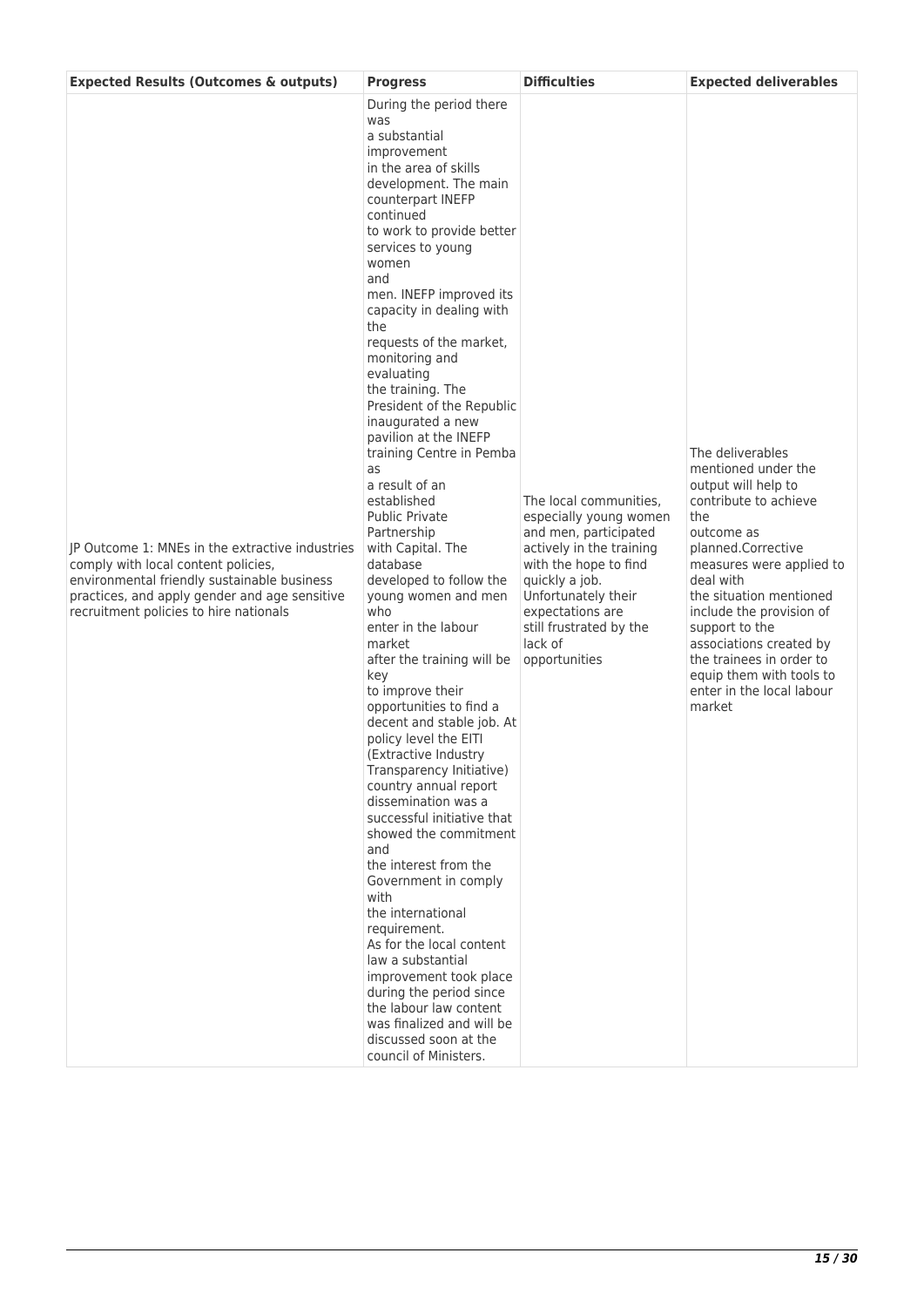| <b>Expected Results (Outcomes &amp; outputs)</b>                                                                                                                          | <b>Progress</b>                                                                                                                                                                                                                                                                                                                                                                                                                                                                                       | <b>Difficulties</b>                                                                                                                                                                                                                | <b>Expected deliverables</b>                                                                                                                                                                    |
|---------------------------------------------------------------------------------------------------------------------------------------------------------------------------|-------------------------------------------------------------------------------------------------------------------------------------------------------------------------------------------------------------------------------------------------------------------------------------------------------------------------------------------------------------------------------------------------------------------------------------------------------------------------------------------------------|------------------------------------------------------------------------------------------------------------------------------------------------------------------------------------------------------------------------------------|-------------------------------------------------------------------------------------------------------------------------------------------------------------------------------------------------|
| JP Output 1.1: Gender sensitive Skills Gap<br>analysis jointly undertaken by INEFP and<br>Industry for EI and related value chains                                        | <b>INEFP</b> has now the<br>relevant<br>tool and people trained<br>to<br>carry out a constant<br>gender<br>sensitive analysis<br>together<br>with the extractive<br>industry.<br>They already produced<br>some data that show the<br>need to focus on<br>increasing<br>the access for the<br>women to<br>other kind of training<br>related<br>to the new sector                                                                                                                                       | The Final<br>investment Decision to<br>start the operations at ENI Gender<br>gas field was<br>taken during the<br>reporting period but will<br>take time to be<br>implemented.                                                     | sensitive skills gap<br>analysis shared with the<br>main stakeholders                                                                                                                           |
| JP Output 1.2: INEFP schools capacity developed<br>to teach skills demanded by EI firms to young<br>men and women (specifically including skills for<br>green job market) | Based on the request<br>from<br>the Ministry of Labour<br>some<br>activities under this<br>output<br>were modified. This<br>allowed<br>the program to focus<br>more<br>on providing concrete<br>opportunities for young<br>women and men,<br>especially<br>the ones trained by the<br>program. The kits were<br>distributed to 380 young<br>women and men in the<br>two<br>provinces. The<br>monitoring<br>system in place is based<br>on<br>the criteria established<br>by<br>the Ministry of Labour | No particular difficulties<br>encountered                                                                                                                                                                                          | 380 people benefits<br>from the use of self-<br>employment<br>kits and<br>increase their earning                                                                                                |
| Output 1.3 Implementation of the mining policy<br>and its HR component actively enhances local<br>employment opportunities                                                | Mineral Resources Policy<br>and Strategy<br>Implementation Plan (Pl<br>PERM) approved. Draft<br>of the Local<br>Content Policy (LCP=<br>submitted to the council<br>of Ministers                                                                                                                                                                                                                                                                                                                      | Due to political issues the<br>approval of the local<br>content law was<br>frequently postponed.<br>However now it is in its<br>final approval stage. 233<br>people<br>were involved in<br>consultation around the<br>LCP process. | <b>Local Content Law</b><br>PI PERM to<br>support the<br>implementation of the<br>Mining Policy (PERM IP);<br>Expert advice and<br>technical assistance<br>provided to MIREME and<br><b>MEF</b> |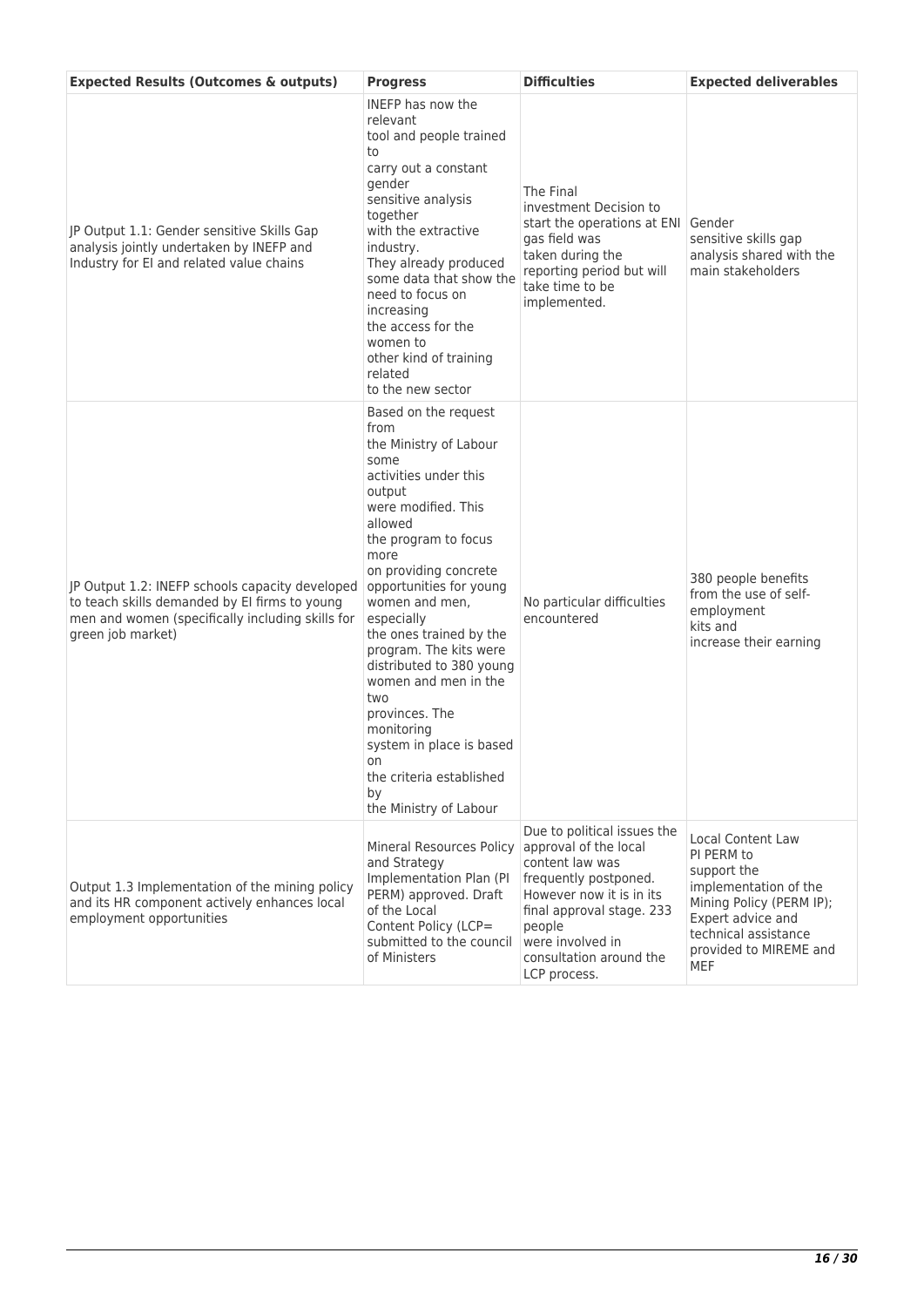| <b>Expected Results (Outcomes &amp; outputs)</b>                                                                                                           | <b>Progress</b>                                                                                                                                                                                                                                                                                                                                                                                                                                                                                                                                                                                                                                                                                                                                                                                                                                                                                                                                                                                                                                                                                                                                                                                                                                                                                        | <b>Difficulties</b>                       | <b>Expected deliverables</b>                                                                                                                                                                                                                                                                                                                                                                                                                                                                                                                                                                                                                                                                                                                                                                                                                                                                                                                                                            |
|------------------------------------------------------------------------------------------------------------------------------------------------------------|--------------------------------------------------------------------------------------------------------------------------------------------------------------------------------------------------------------------------------------------------------------------------------------------------------------------------------------------------------------------------------------------------------------------------------------------------------------------------------------------------------------------------------------------------------------------------------------------------------------------------------------------------------------------------------------------------------------------------------------------------------------------------------------------------------------------------------------------------------------------------------------------------------------------------------------------------------------------------------------------------------------------------------------------------------------------------------------------------------------------------------------------------------------------------------------------------------------------------------------------------------------------------------------------------------|-------------------------------------------|-----------------------------------------------------------------------------------------------------------------------------------------------------------------------------------------------------------------------------------------------------------------------------------------------------------------------------------------------------------------------------------------------------------------------------------------------------------------------------------------------------------------------------------------------------------------------------------------------------------------------------------------------------------------------------------------------------------------------------------------------------------------------------------------------------------------------------------------------------------------------------------------------------------------------------------------------------------------------------------------|
| Output 1.4 Enhanced public awareness of, and<br>transparency in the promotion of local<br>employment opportunities in relation to<br>extractive industries | Three EITI<br>(Extractive Industry<br>Transparency Initiative<br>in.<br>Cabo Delgado (50<br>participants) and<br>Nampula<br>(80 participants) and<br>Tete<br>provinces) workshops<br>were<br>organized to<br>disseminate<br>country annual report<br>workshops to ensure<br>that<br>information reaches<br>local<br>governments and<br>communities.<br>A study trip was<br>organized<br>to Chile considered the<br>best<br>practice with regards of<br>LCP.<br>CESC (Centro de<br>Aprendizagem e<br>Capacitação da<br>Sociedade<br>Civil) is supported by<br><b>UNDP</b><br>to engage with<br>community<br>based organizations in<br>the<br>monitoring of local<br>service<br>delivery. Within the<br>SDG-F<br>programme CESC<br>engaged<br>in a CSO consortium<br>composed by three<br>other<br>CSOs: FDC (Fundação<br>para o<br>Desenvolvimento da<br>Comunidade); CTC-<br>COOP<br>(Cooperativa para Terras<br>Comunitárias) and<br>LEXTERRA providing<br>technical support; within<br>this context a study and<br>a communication were<br>conducted to assess<br>both<br>the functioning of the<br>community development<br>funds with regards to<br>the<br>land and Natural<br>Resources<br>revenues, particularly in<br>EI<br>and the opportunity for<br>the<br>CSO intervention in this<br>area. | No particular difficulties<br>encountered | EITI capacity to work at<br>local level strengthen<br>by provision of technical<br>and financial assistance<br>Dialogue on impact of<br>the decrease of EI<br>commodity prices in<br>Mozambique promoted.<br>Conference to discuss<br>issues related to women<br>in extractive industries<br>conducted<br>South-South learning<br>and cooperation to<br>enhance the<br>governance of local<br>content, extractive<br>industries, business<br>linkages and skills<br>development facilitated<br>CSOs capacities to deal<br>with issues related to<br>the Extractive<br>Industries sector<br>strengthened by<br>provision of financial<br>and technical<br>assistance including<br>research, workshops,<br>training, study tours,<br>Roundtables with other<br>CSOs, and the CPC<br>Adaptation of citizen's<br>report cards for<br>community<br>engagement in the<br>dialogue on extractive<br>industries for local<br>sustainable<br>development and<br>piloting of the adapted<br>tool. |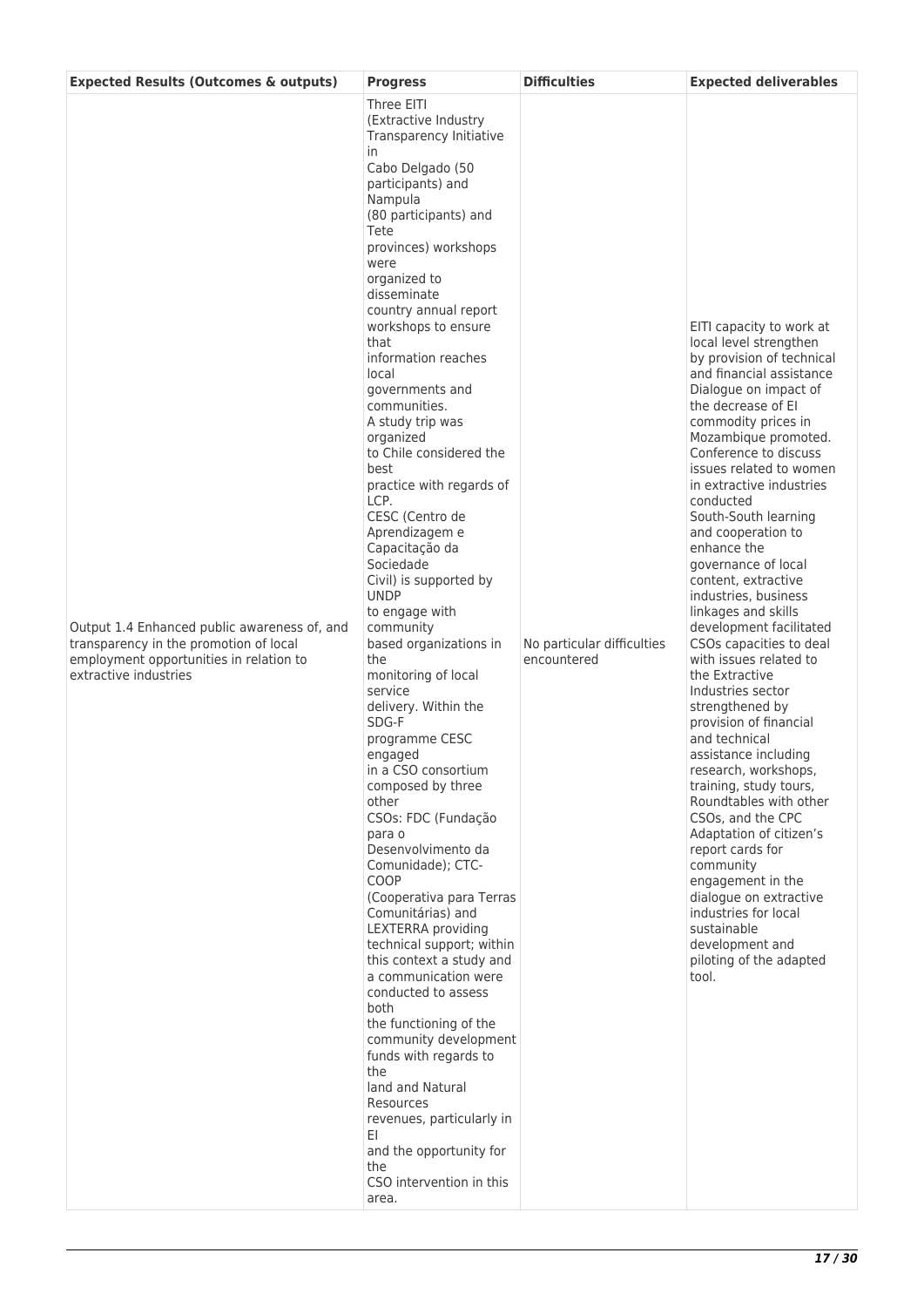| <b>Expected Results (Outcomes &amp; outputs)</b>                                                                                                                                                                                                          | <b>Progress</b>                                                                                                                                                         | <b>Difficulties</b>                                                                                                                                                        | <b>Expected deliverables</b> |
|-----------------------------------------------------------------------------------------------------------------------------------------------------------------------------------------------------------------------------------------------------------|-------------------------------------------------------------------------------------------------------------------------------------------------------------------------|----------------------------------------------------------------------------------------------------------------------------------------------------------------------------|------------------------------|
| JP Outcome 2: An improved and more<br>egalitarian workforce with vocational skills and<br>competencies have improved employability<br>opportunities in Extractive Industries firms and<br>in SMEs operating in value chains feeding into<br>the EI sector | The IP has being<br>implemented according<br>το<br>the workplan. The<br>delays in<br>the investment created<br>some constraints to the<br>achievement of the<br>targets | The capacity of the<br>SMEs in the provinces<br>interested by the<br>extractive industry is<br>very limited and could<br>pose serious risk to their<br>own sustainability. |                              |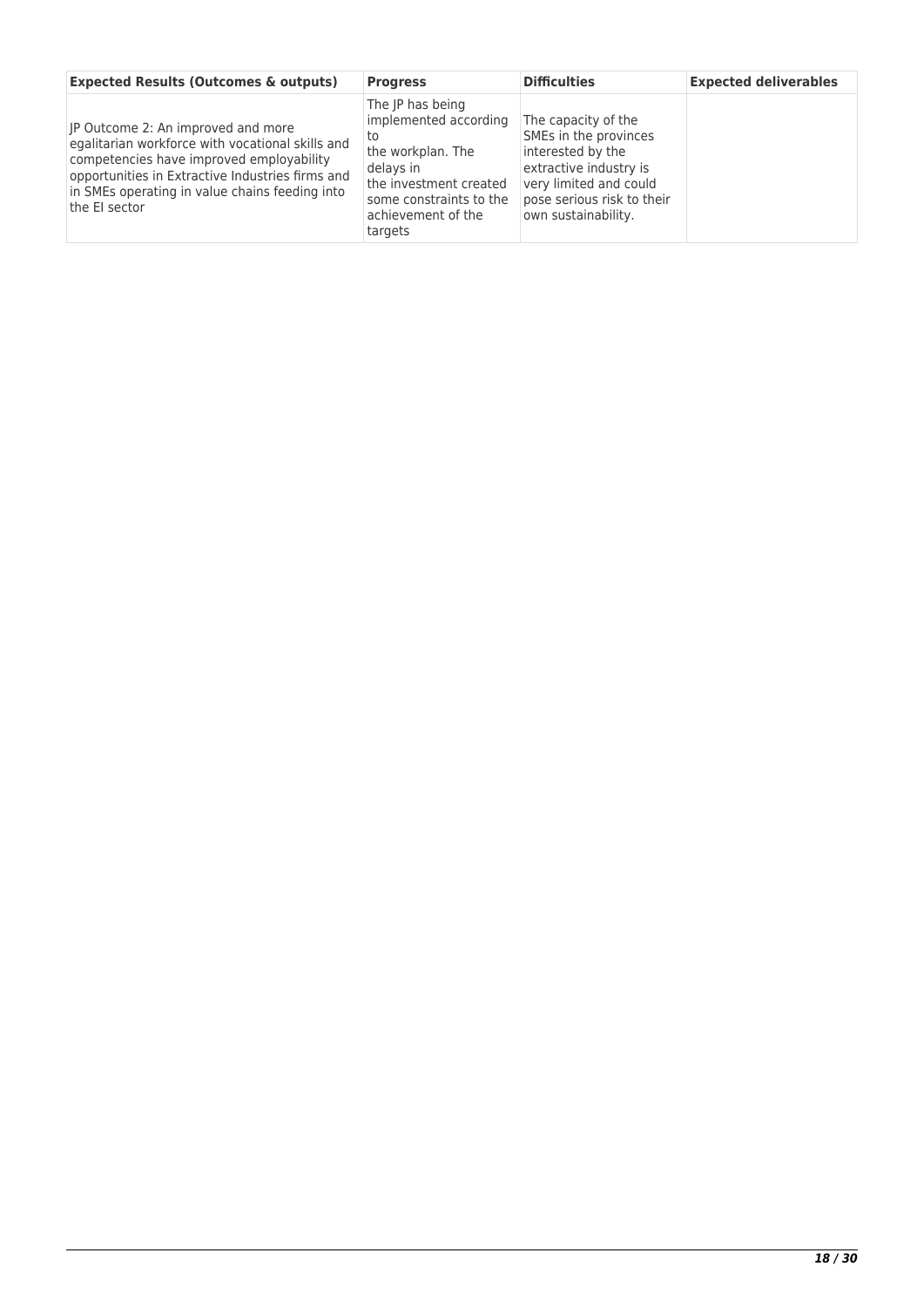| Currently there are 75<br>profiles updated into<br><b>SPX</b><br>MIS by placing ISIC and<br><b>UNSPS codes Rapid</b><br>mapping<br>and assessment of<br>outsourcing<br>opportunities in<br>the District of Moma<br>(Kenmare mine and<br>processing plant) and<br>preparation of a Report<br>for                                                                                                                                                                                                                                                                                                                                                                                                                                                                                                                                                                                                                                                                                                                                                                                                                                                                                                                                                                                                                                                                                                                                                                                                                                                                                                                                                                                                                                                                                                                                                                                                                                                                                                                                                                                                                                                                                                                                                                                                                                                                                                                                                                                                                                                                                                                                                                                                                                                                                  | <b>Expected Results (Outcomes &amp; outputs)</b> | <b>Progress</b> | <b>Difficulties</b> | <b>Expected deliverables</b> |
|----------------------------------------------------------------------------------------------------------------------------------------------------------------------------------------------------------------------------------------------------------------------------------------------------------------------------------------------------------------------------------------------------------------------------------------------------------------------------------------------------------------------------------------------------------------------------------------------------------------------------------------------------------------------------------------------------------------------------------------------------------------------------------------------------------------------------------------------------------------------------------------------------------------------------------------------------------------------------------------------------------------------------------------------------------------------------------------------------------------------------------------------------------------------------------------------------------------------------------------------------------------------------------------------------------------------------------------------------------------------------------------------------------------------------------------------------------------------------------------------------------------------------------------------------------------------------------------------------------------------------------------------------------------------------------------------------------------------------------------------------------------------------------------------------------------------------------------------------------------------------------------------------------------------------------------------------------------------------------------------------------------------------------------------------------------------------------------------------------------------------------------------------------------------------------------------------------------------------------------------------------------------------------------------------------------------------------------------------------------------------------------------------------------------------------------------------------------------------------------------------------------------------------------------------------------------------------------------------------------------------------------------------------------------------------------------------------------------------------------------------------------------------------|--------------------------------------------------|-----------------|---------------------|------------------------------|
| future dissemination<br>The SPX Centre has<br>Identification of specific<br>agreed with UNIDO to<br>supply chain<br>stop the Profiling<br>The target of 250 SMEs<br>opportunities<br>activity in order to<br>supported seems<br>from main buyers in the<br>improve the quality data<br>difficult to reach in the<br>of the enterprise<br>new economic context<br>country, e.g.<br>PLAMA - Mozambican<br>profiles. The focus of<br>No. of SMEs profiled in<br>SPX work is now to<br>Platform of Water;<br>different parts of the<br>MOZAL,<br>increase the number of<br>country and in selected<br>Portucel and Green<br>Provinces,<br>companies benefiting<br>from the SPX<br>disaggregated by sex of<br>Resources<br>Renewed efforts by the<br>Benchmarking services,<br>owner/manager (target:<br><b>CPI</b><br>maximize possibilities of<br>400)<br>matchmaking through<br>and SPX Team, assisted<br>No. of buyers<br>renewed effort to<br>permanently engaged<br>by<br>technical and advisory<br>engage more Buyer<br>by the SPX Programme<br>support from UNIDO HQ<br>Firms through SPX<br>and concretely routing<br>some of their<br>Buyers Engagement<br>to<br>JP Output 2.1: Enhanced business linkages<br>methods and increase<br>intensify Buyer<br>procurement<br>between large buyers and SMEs<br>SPX sensitization<br>engagement<br>requirements via the<br>and matchmaking<br>through various media<br>SPX Mozambique<br>opportunities between<br>channels including web<br>Reports and analytical<br><b>SPX</b><br>studies on the number<br>page development.<br>of SMEs having<br>serviced suppliers and<br>Remoteness of Moma<br>main<br>site Impact of global<br>consolidated business<br>buyers in the key<br>economic recession on<br>linkages and economic<br>oil and gas and mining<br>transactions with larger<br>economic<br>sectors. SPX is playing<br>sectors<br>buyers<br>Cost-effectiveness of<br>Large buyers prefer not<br>an<br>important role in<br>workforce, supplies and<br>to participate in the SPX<br>and continue to make<br>bridging<br>operations<br>Expanding the pool of<br>the information gap<br>their own arrangements<br>between buyers and<br>buyers beyond MOZAL,<br>(risk mitigation<br>Kenmare, VALE etc.<br>suppliers by: (i)<br>measures, see C.7) 24<br>identifying<br>requires permanent<br>Centre (target: 10)<br>the supporting industry<br>sensitization and<br>capacity tenable for<br>outreach<br>more<br>backward and forward<br>linkages in the<br>Mozambican<br>economy and as a result<br>generating more local<br>content for the main<br>industrial players and (ii)<br>assessing local supplier<br>capacity, determining<br>performance and<br>practice<br>competitiveness of local<br>industrial enterprises |                                                  |                 |                     |                              |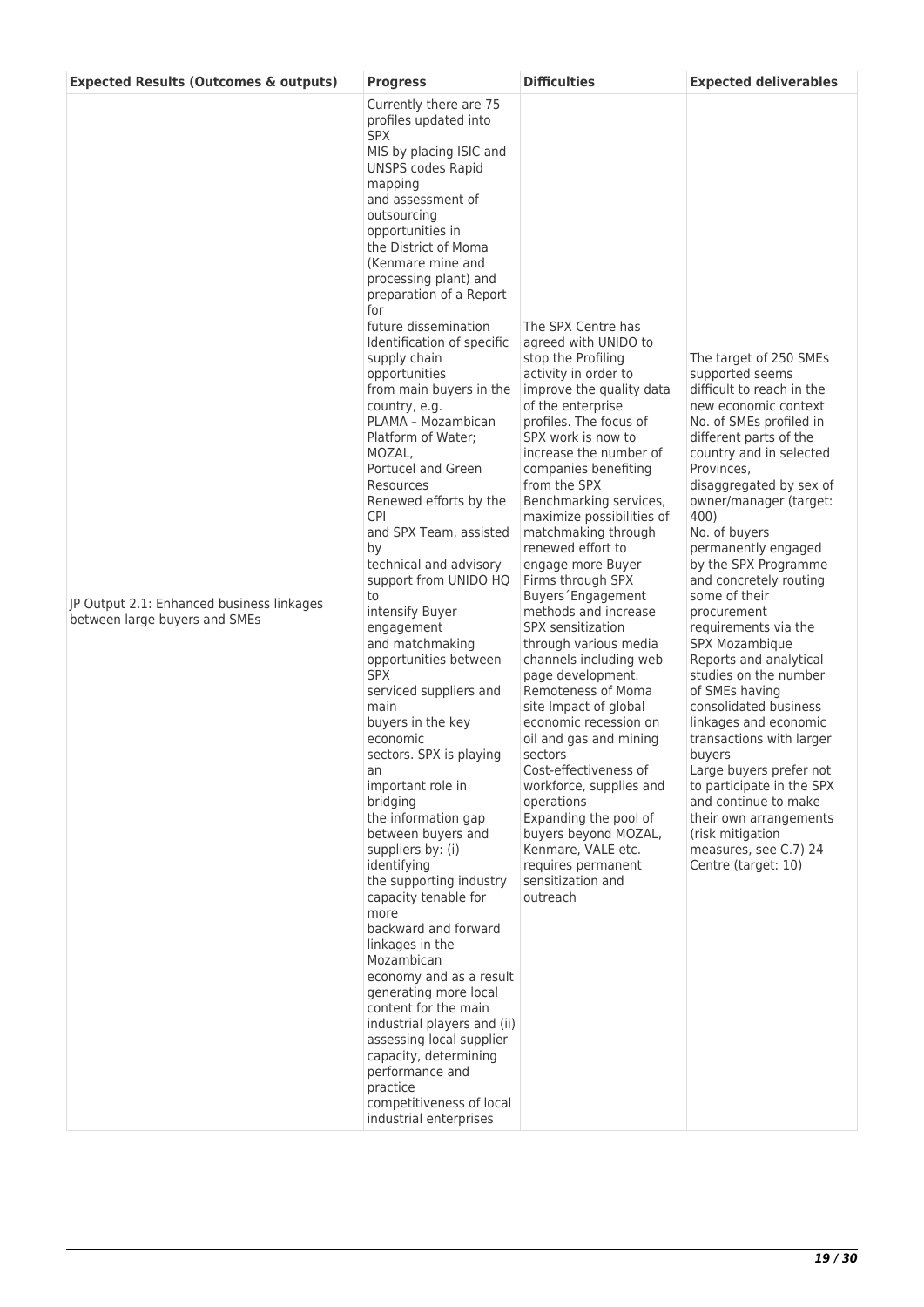| <b>Expected Results (Outcomes &amp; outputs)</b>                                                                                                                                 | <b>Progress</b>                                                                                                                                                                                                                                                                                                                                                                                                                                                                                                                                                                                                                                                                                                                                                                                                                              | <b>Difficulties</b>                                                                                                                                                                                                                                                                                                                                                                                                                                                                                                                                                                                      | <b>Expected deliverables</b>                                                                                                                                                                                                                                                                                                                                                                                                                       |
|----------------------------------------------------------------------------------------------------------------------------------------------------------------------------------|----------------------------------------------------------------------------------------------------------------------------------------------------------------------------------------------------------------------------------------------------------------------------------------------------------------------------------------------------------------------------------------------------------------------------------------------------------------------------------------------------------------------------------------------------------------------------------------------------------------------------------------------------------------------------------------------------------------------------------------------------------------------------------------------------------------------------------------------|----------------------------------------------------------------------------------------------------------------------------------------------------------------------------------------------------------------------------------------------------------------------------------------------------------------------------------------------------------------------------------------------------------------------------------------------------------------------------------------------------------------------------------------------------------------------------------------------------------|----------------------------------------------------------------------------------------------------------------------------------------------------------------------------------------------------------------------------------------------------------------------------------------------------------------------------------------------------------------------------------------------------------------------------------------------------|
| JP Output 2.2: Promotion of inward foreign direct<br>investment for technology and equity provision<br>to local subcontractors with upgrading<br>requirements                    | <b>Bilateral RECP meetings</b><br>between UNIDO and<br>national partners (<br>MIREME,<br>CPI-SPX and UNIDO<br>office<br>Maputo, Loja de<br>Energias<br>Renováveis) South Africa<br><b>National Cleaner</b><br>Production.<br>Preparatory mission to<br>prepare RECP capacity<br>building assistance and<br>planning in partnership<br>with<br>the SPX centre                                                                                                                                                                                                                                                                                                                                                                                                                                                                                 | Identification of suitable<br>candidates with basic<br>knowledge of RECP<br>principles<br>Readiness and<br>commitment of SMEs<br>enrolled in SPX to<br>participate in training<br>events<br>Reliance on foreign<br>expertise and language<br>barriers                                                                                                                                                                                                                                                                                                                                                    | No. of companies<br>audited for RECP<br>(target: 10)<br>No. of qualified national<br>trainers disaggregated<br>by sex (target: 20)                                                                                                                                                                                                                                                                                                                 |
| JP Output 2.3: Strengthened investment<br>promotion capacity at district level through<br>enhancing the capacities of the "one stop<br>shops" (Balcão de AtendimentoUnico - BAU) | 18 companies identified<br>to<br>be<br>updated, of which 13<br>were<br>already contacted and<br>progressively providing<br>some relevant<br>information.<br>7 companies have been<br>able<br>to generate respective<br>benchmarks reports<br>successfully with action<br>plans and information on<br>company benchmarks<br>duly<br>shared with company<br>management<br>representatives.<br>Intermediate level<br><b>COMFAR</b><br>training delivered to CPI,<br>GAZEDA, and IPEME<br>Basic and intermediate<br>level<br><b>COMFAR training</b><br>delivered<br>to MITADER - DNPDR<br>Participation to<br>Hannover<br>Messe 2016 industrial<br>trade<br>fair.<br>Mozambique had a<br>stand<br>presence at Hannover<br>Messe and was able to<br>link<br>up to other SPXs such as<br>SPX Kenya, Tanzania,<br>Cameroon, Iraq, Iran,<br>Pakistan | Expanding the number<br>of new benchmarking<br>according to SPX<br>standards in line with<br>the buyer opportunities<br>emanating from a more<br>intensive Buyer<br>Engagement<br>methodology adopted<br>by the SPX Team<br>Institutional<br>commitment and high<br>turnover of trainees<br>Practice and use of<br><b>COMFAR</b> in real-life<br>project feasibility and<br>appraisal<br>Requests for delivery of<br>COMFAR to designated<br>civil servants in all<br>provinces<br>Timely confirmations by<br>SMEs, since travel and<br>exhibition costs for<br>private sector not<br>supported by UNIDO | No. of companies<br>benchmarked (target:<br>40)<br>No. of local companies<br>assisted for developing<br>international joint<br>ventures and assisted<br>for project appraisal<br>and feasibility (target:<br>nationwide (2 for Cabo<br>Delgado, 8 for<br>Nampula);<br>disaggregated by sex of<br>owner/manager No. of<br>cumulative B2B<br>meetings held with<br>potential foreign<br>investors (target: 50<br><b>B2B</b> cumulative<br>meetings). |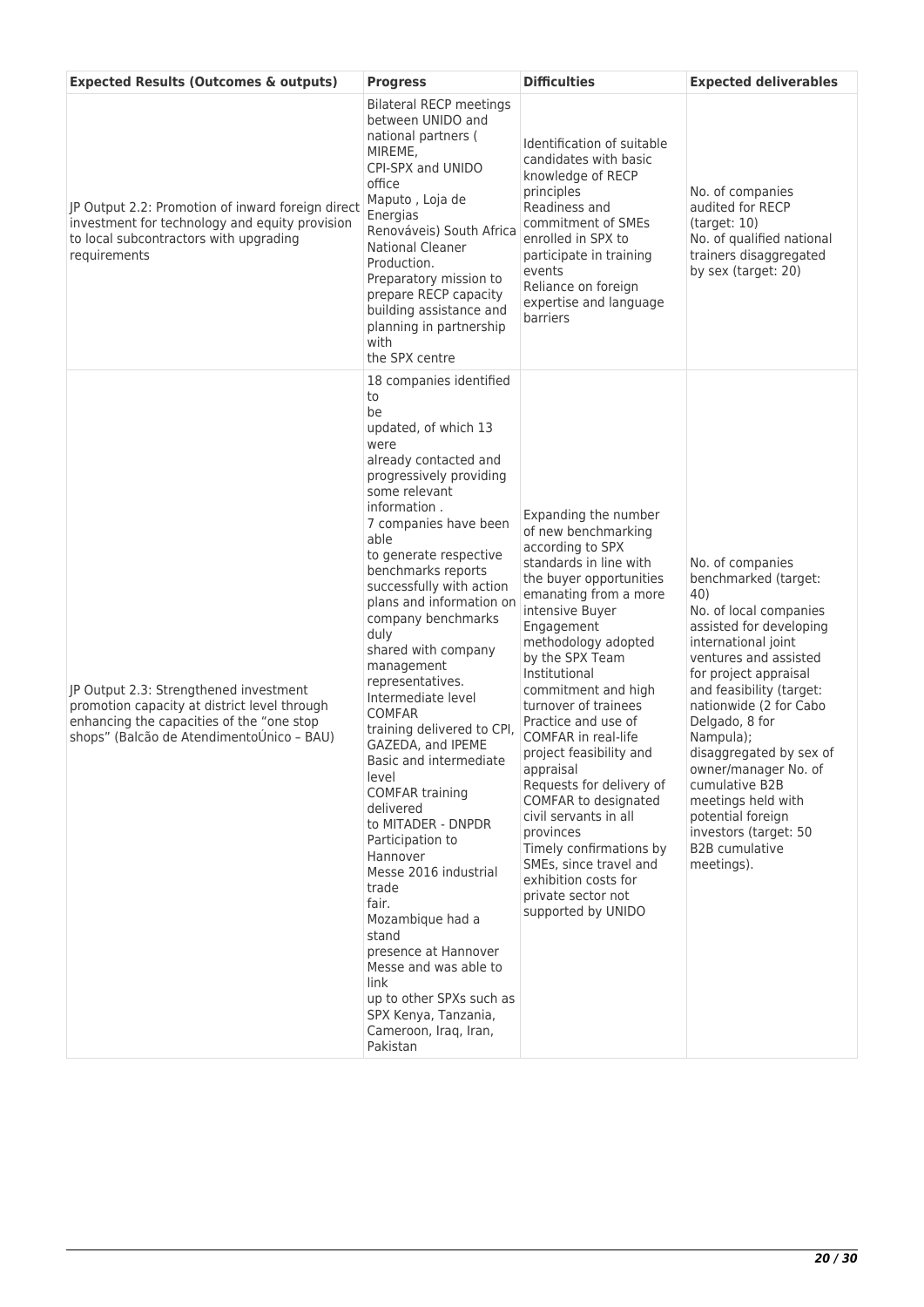| <b>Expected Results (Outcomes &amp; outputs)</b>                                                                                                                                          | <b>Progress</b>                                                                                                                                                                                                                                                                                                            | <b>Difficulties</b>                                                                                                                                                                                                                                                                                                                       | <b>Expected deliverables</b>                                                                                                                                                                                                                                                                                                                                                                                                                                                                                                                                                                                                                                                                                                                                                           |
|-------------------------------------------------------------------------------------------------------------------------------------------------------------------------------------------|----------------------------------------------------------------------------------------------------------------------------------------------------------------------------------------------------------------------------------------------------------------------------------------------------------------------------|-------------------------------------------------------------------------------------------------------------------------------------------------------------------------------------------------------------------------------------------------------------------------------------------------------------------------------------------|----------------------------------------------------------------------------------------------------------------------------------------------------------------------------------------------------------------------------------------------------------------------------------------------------------------------------------------------------------------------------------------------------------------------------------------------------------------------------------------------------------------------------------------------------------------------------------------------------------------------------------------------------------------------------------------------------------------------------------------------------------------------------------------|
| JP Output 2.4: Established resourceefficient and<br>environmentally sustainable small suppliers<br>procedures                                                                             | In progress. Follow up on<br>the request of technical<br>assistance from MIC for<br>BAU<br>gap analysis                                                                                                                                                                                                                    | No particular difficulty<br>encountered                                                                                                                                                                                                                                                                                                   | No. of existing BAU<br>upgraded and trained to<br>provide additional business<br>services and support<br>business linkages (target:<br>4 - Nampula, Nacala,<br>Pemba + 1 TBD; achieved:<br>SPX-BAU workshop held in<br>Nampula, 2 BAU officers<br>(from Nampula and C.<br>Delgado) trained on<br>enterprise growth, UNIDO-<br>DASP joint mission, with 2<br>senior officers from DASP<br>Maputo, for the<br>assessment of BAUs in<br>Cabo Delgado).<br>No. of local businesses<br>(possible value chains:<br>Construction, Hospitality,<br>Industrial maintenance and<br>agro/processing) accepted<br>in MNEs supply chains<br>(target: 4, 2 Nationwide, 1<br>in Cabo Delgado and 1 in<br>Nampula; value chain<br>information disaggregated<br>by se; achievement: not<br>implemented) |
| JP Outcome 3 National/Local SMEs capitalize on<br>supply chain/value chain opportunities and<br>provide environmentally sustainable services<br>and products to the extractive industries | The National<br>Employment<br>Policy was approved by<br>the<br>Council of Ministers in<br>September 2016. There<br>is a<br>specific focus in the<br>document on the new<br>economic context and<br>how<br>to use the extractive<br>industry as an<br>opportunity<br>to create more and<br>better<br>jobs                   | The Government<br>showed<br>a strong committee to<br>support the jobs<br>creation<br>in the country. However<br>as already mentioned,<br>the new global<br>economic<br>environment and the<br>internal financial crisis<br>are<br>posing challenges that<br>can<br>be overcome only with<br>the<br>support of all the parties<br>involved | Draft of the<br>Implementation plan of<br>the National<br><b>Employment Policy</b>                                                                                                                                                                                                                                                                                                                                                                                                                                                                                                                                                                                                                                                                                                     |
| JP Output 3.1: Employment Action Plan outlines<br>roles and responsibilities of government and<br>social partners                                                                         | 2 background studies<br>produced, validation<br>seminar organized by<br>the<br>social partners.<br>Dissemination of the<br>employment policy in<br>different fora, among<br>them<br>the National Conference<br>of<br>the youth entrepreneurs<br>on<br>24 November 2016 at<br>the<br>presence of more than<br>200<br>people | No particular difficulties<br>encountered                                                                                                                                                                                                                                                                                                 | National Employment<br>Policy disseminated at<br><b>National and Provincial</b><br>level                                                                                                                                                                                                                                                                                                                                                                                                                                                                                                                                                                                                                                                                                               |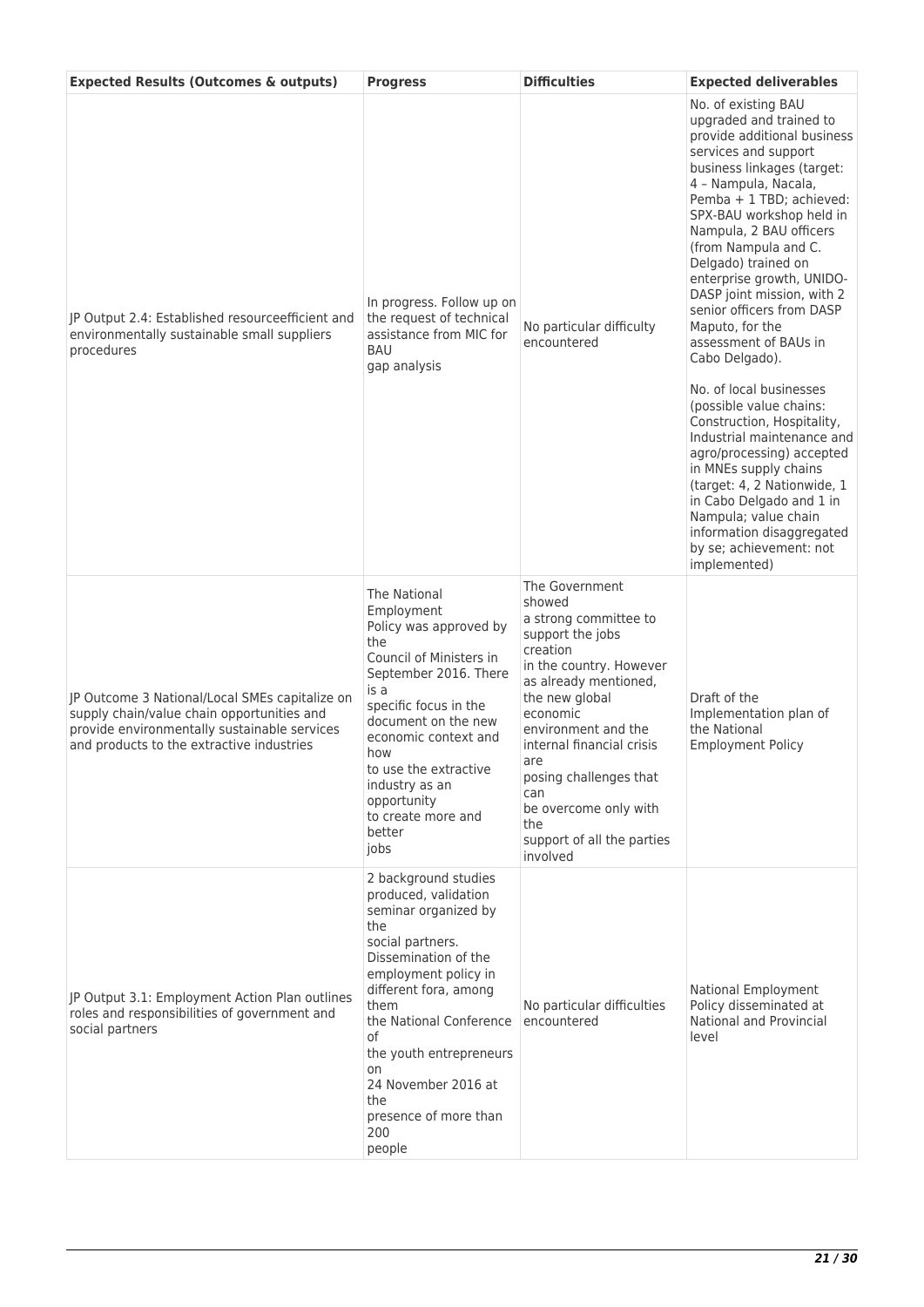| <b>Expected Results (Outcomes &amp; outputs)</b>                                                                                                                                                                                                  | <b>Progress</b>                                                                                                                                                                                                                                                                                                                                                                                                                                                                                                                                                                                                                                                                                                                                                                                                                                                                                                                                                                                                                                                                                                                         | <b>Difficulties</b>                                              | <b>Expected deliverables</b>                                                                                                                                                                                                                                                                                                                                                                                                                                                                                                                                                                                                                                                                                                                                                                                                                                                                                                                                                                                                                                                                                                                                                                               |
|---------------------------------------------------------------------------------------------------------------------------------------------------------------------------------------------------------------------------------------------------|-----------------------------------------------------------------------------------------------------------------------------------------------------------------------------------------------------------------------------------------------------------------------------------------------------------------------------------------------------------------------------------------------------------------------------------------------------------------------------------------------------------------------------------------------------------------------------------------------------------------------------------------------------------------------------------------------------------------------------------------------------------------------------------------------------------------------------------------------------------------------------------------------------------------------------------------------------------------------------------------------------------------------------------------------------------------------------------------------------------------------------------------|------------------------------------------------------------------|------------------------------------------------------------------------------------------------------------------------------------------------------------------------------------------------------------------------------------------------------------------------------------------------------------------------------------------------------------------------------------------------------------------------------------------------------------------------------------------------------------------------------------------------------------------------------------------------------------------------------------------------------------------------------------------------------------------------------------------------------------------------------------------------------------------------------------------------------------------------------------------------------------------------------------------------------------------------------------------------------------------------------------------------------------------------------------------------------------------------------------------------------------------------------------------------------------|
| JP Output 3.2: Dissemination of the Employment<br>Policy and training of specific government<br>agencies and the social partners responsible for<br>the implementation of the EP, special focus for<br>the provincies of Nampula and Cabo Delgado | 25 CCT members<br>capacitated in issues<br>related<br>to social dialogue and<br>implementation of the<br>employment policy.<br>Brochure of the<br>employment<br>policy prepared                                                                                                                                                                                                                                                                                                                                                                                                                                                                                                                                                                                                                                                                                                                                                                                                                                                                                                                                                         | No particular difficulties<br>encountered                        | Booklets of the<br>employment policy<br>produced                                                                                                                                                                                                                                                                                                                                                                                                                                                                                                                                                                                                                                                                                                                                                                                                                                                                                                                                                                                                                                                                                                                                                           |
| JP Output 3.3: LEDAs and promotion of local<br>employment opportunities are integrated into<br>local development policies and plans at<br>provincial, district and municipal level                                                                | Because of funds<br>constraint the focus was<br>on output 3.4                                                                                                                                                                                                                                                                                                                                                                                                                                                                                                                                                                                                                                                                                                                                                                                                                                                                                                                                                                                                                                                                           |                                                                  |                                                                                                                                                                                                                                                                                                                                                                                                                                                                                                                                                                                                                                                                                                                                                                                                                                                                                                                                                                                                                                                                                                                                                                                                            |
| JP Output 3.4: Integrated gender friendly<br>business services                                                                                                                                                                                    | In order to enhance<br>district<br>government capacity to<br>ensure inclusion of local<br>community in the<br>Extractive<br>Industry related<br>business<br>opportunities 3 District<br><b>Business Centres (DBC)</b><br>where established in the<br>3<br>extractive industries<br>related<br>districts of Montepuez,<br>Palma, in Cabo Delgado<br>province, and Nacala<br>districts in Nampula<br>Province. Value chains<br>were<br>identified in the area of<br>tourism in Palma and of<br>agriculture in Montepuez<br>district in Cabo Delgado<br>province. This value<br>chains<br>where identified within<br>the<br>framework of the newly<br><b>District Business Centres</b><br>and will further<br>supported<br>and integrated into local<br>economic development<br>planning. Technical<br>training<br>provided to district<br>government official to<br>create enabling local<br>business environment.<br><b>The</b><br>training was provided<br>through the organization<br>of<br>workshops at district<br>levels<br>with involvement of<br>(IPEME)<br>SMEs Institute and also<br>though the district<br>business<br>centres | Management, leadership<br>and sustainability of<br>district DBSC | In year 2 DBC capacity<br>will be further<br>strengthened. A joint<br>work involving UNDP,<br>ILO and FAO will be<br>organized to ensure<br>that each agency<br>expertise is combined<br>to provide UN<br>consistent support. In<br>year two additional<br><b>District Business Centre</b><br>will be established in<br>the mining district of<br>Manica in Manica<br>province and in Monapo<br>district in Nampula<br>Province. Value chains<br>identified within the<br>framework of the newly<br><b>District Business</b><br>Centres will supported<br>and integrated into<br>local economic<br>development planning.<br>As a result of<br>strengthening BSC's<br>capacities, training of<br>beneficiaries, the<br>establishment of a new<br><b>BCS in Manica Province</b><br>and the identification<br>and support of the<br>value chains, it is<br>expected that more<br>people will benefit from<br>this intervention with a<br>focus on women.<br>More people trained in<br>4 districts at BSC.<br>In result of the JP<br>intervention 519<br>employment<br>opportunities where<br>created in 2015 and<br>660 in 2016. It is<br>expected that the new<br>employment created<br>will be 786 in 2017. |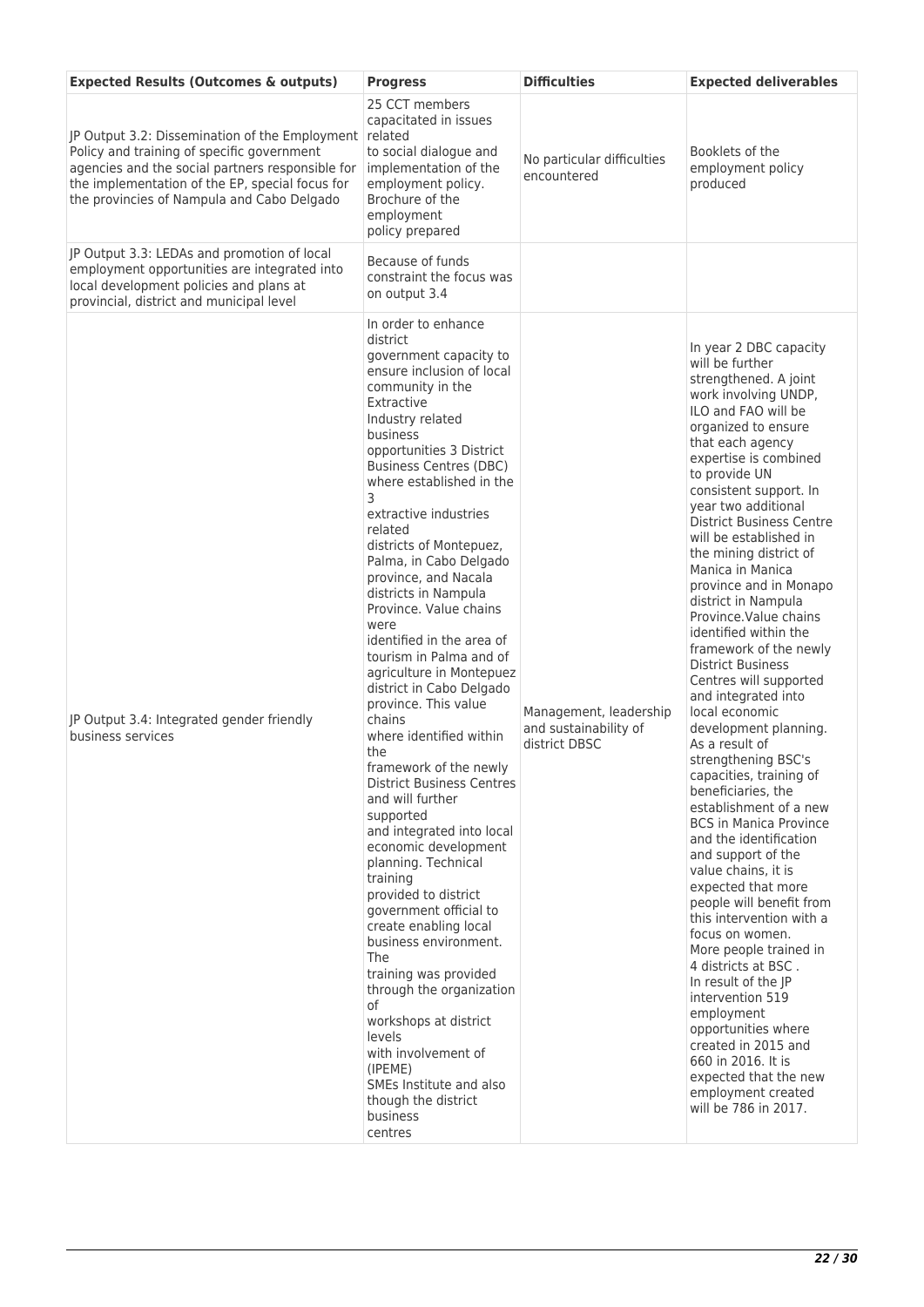| <b>Expected Results (Outcomes &amp; outputs)</b>                                                                                                                                                                                                                              | <b>Progress</b>                                                                                                                                                                                                                                                                                                                                                                                                                                                                                                                                                                                            | <b>Difficulties</b>                                                                                                        | <b>Expected deliverables</b>                                                                                                                             |
|-------------------------------------------------------------------------------------------------------------------------------------------------------------------------------------------------------------------------------------------------------------------------------|------------------------------------------------------------------------------------------------------------------------------------------------------------------------------------------------------------------------------------------------------------------------------------------------------------------------------------------------------------------------------------------------------------------------------------------------------------------------------------------------------------------------------------------------------------------------------------------------------------|----------------------------------------------------------------------------------------------------------------------------|----------------------------------------------------------------------------------------------------------------------------------------------------------|
| JP Outcome 4: Decision makers, national and<br>internationally, have better access to data for<br>formulating job creating measures and<br>strategies in relation to Extractive Industries                                                                                    | The Joint Program has<br>an<br>established<br>collaboration with the<br>National<br>Direction for Labour<br>Market<br>Observatory.<br>This allows the<br>dissemination of reliable<br>data on employment                                                                                                                                                                                                                                                                                                                                                                                                   | High cost of collection<br>reliable data in remote<br>and dispersed<br>communities                                         | The Labour market<br>Observatory is<br>producing<br>trimestral bulletin on<br>employment trends to<br>allow the matching<br>between demand and<br>supply |
| JP Output 4.1: The Project is based on a solid<br>qualitative and qualitative data management<br>approach able to assess progressive<br>achievements in identifies outputs and<br>outcomes                                                                                    | Baseline studies and<br>monitoring and<br>evaluation<br>system in place                                                                                                                                                                                                                                                                                                                                                                                                                                                                                                                                    | Tracking and monitor<br>the<br>activities in provinces<br>far<br>from the capital city was<br>particularly<br>challenging. | Monitoring system<br>improved to respond to<br>the evolving needs of<br>the program                                                                      |
| JP Output 4.2: Partners and stakeholders are<br>informed about the programme's objectives,<br>approach, lessons learnt and results. Awareness<br>is raised on employment related issues, and<br>corporate busnesses and government take<br>responsible and informed decisions | The UNJP was included<br>in.<br>the<br>first 100-day plan of the<br>President of the<br>Republic.<br>This gives visibility to<br>the<br>program and ownership<br>by<br>the main<br>stakeholders. A<br>communication strategy<br>was<br>finalized. The UNJP<br>successfully advocated<br>to<br>put youth employment<br>and<br>extractive industry as<br>advocacy issues for the<br>UN<br>system. Thanks to this<br>effort,<br>the Programme<br>Coordinator<br>had the opportunity to<br>highlight the work of the<br><b>UNJP</b><br>during TV debates,<br>conferences, interviews<br>and<br>radio programs. | The implementation of<br>the<br>communication plan is<br>challenging because of<br>the little funds available              | Knowledge sharing<br>platform finalized and<br>online                                                                                                    |

## Cross-cutting issues

How has the JP addressed during the reporting period (please provide concrete actions):

## 1) The **sustainability** of the JP work. (200 words)

The government showed a great commitment in the implementation and the appropriation of the program. The UNJP was included in the first 100-day plan of the President of the Republic and the creation of jobs remains a top priority for the country. The implementation of the SPX programme evolved from greater

reliance on external expertise to the transfer and consolidation of capacity within the implementation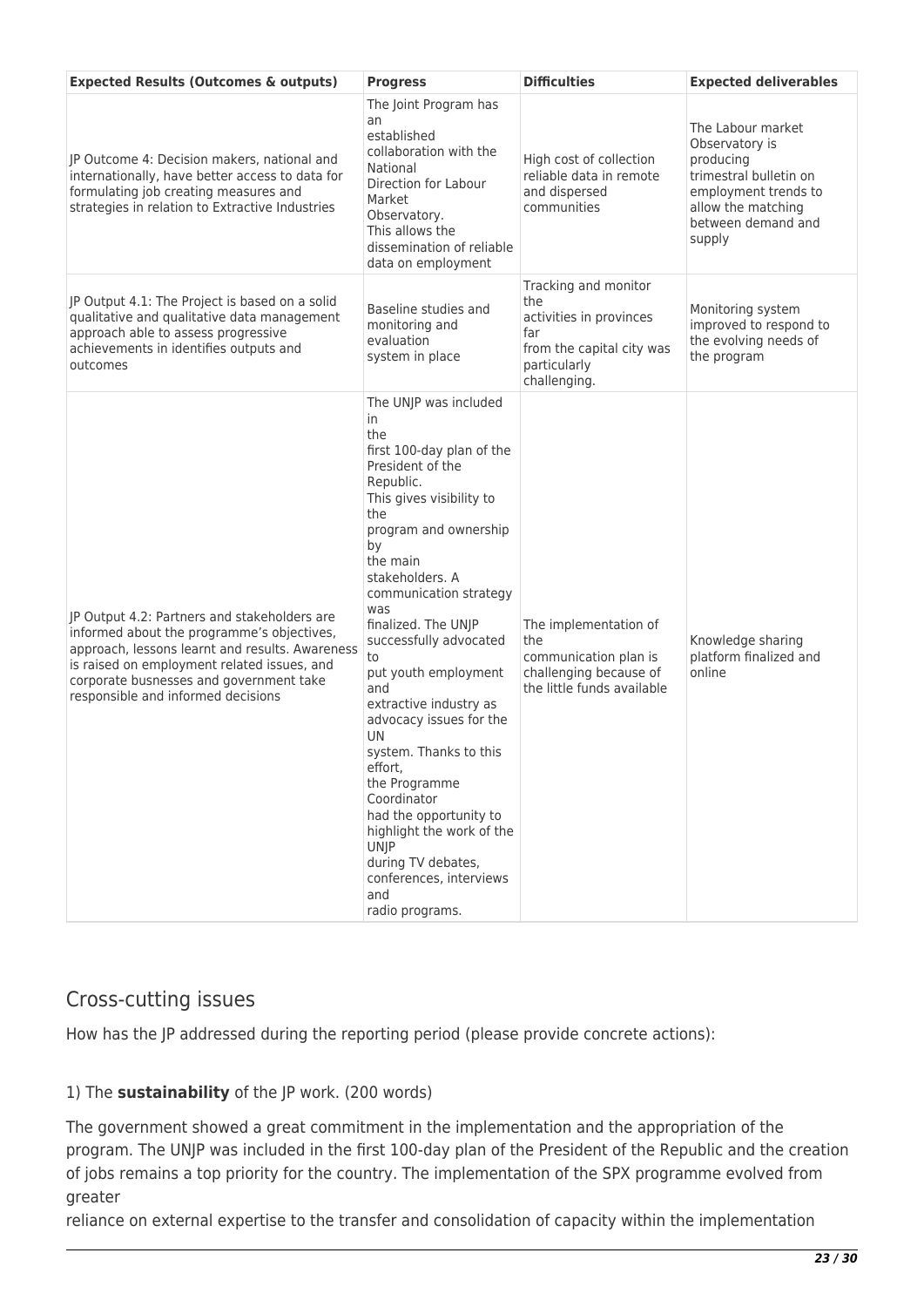partner, the CPI in this case. In addition the financial support provided by SPX to the CPI to cover the roll out and remunerations, is gradually shifting to State funding, as the IP successfully managed to insert SPX within the scope and the core of business linkages department. District Business Centers are embedded in district government's structure, within the district economic activities Services unit. A focal point is assigned by this Unit to district Business centers, Most of the value chain activities are prioritized and budgeted by local governments and communities. One example is the use of "7 Milhões" (rotational fund allocated to the districts by the Central government) as a way to contribute to business development and employment creation. The Government showed also a great commitment in the elaboration of the employment policy funding the process with more than 200,000 USD so far. The strong links of the agencies with their counterparts will ensure the sustainability of the intervention.

### 2) The promotion of **women's empowerment and gender equality.** (200 words)

The environment where the UNJP is implemented is particularly challenging for working women and women entrepreneurs. It is rare to find companies with women constituting more than 10% of its workforce in spite of evidence that they take better care of equipment, better enforce health and security standards which are vital elements for business efficiency. To address this issue the UNJP stressed the importance of the participation of women in the training. The training implemented by INEFP and ILO had a participation of women between 30% and 55%. ILO designed and implemented a specific course on Women in the extractive industry value chains to promote women empowerment.

Unfortunately the participation of of women (15%) and youth (26%) in the management of SMEs catalogued by SPX is still low. These two groups enjoy less access to skills development opportunities, information and knowledge in general. UNIDO is working together with the JP agencies to revert the current

scenario.

The UNDP found huge inequality/low level of women participation in business related issue, particularly having access to the business centre. The UNJP succeeded to increase women

participation in the business centres activities from zero women led company to 10. This was possible thanks to the involvement of women in training workshops. In the final evaluation will be possible to assess how many women will be able to benefit from business opportunities established with SDG-F JP support

## 3) The engagement in **public-private partnerships**. (200 words)

So far the engagement between the public and the private sector was positive despite the little involvement of the Multinational Enterprises because of the lack of clarity in their investment plan. Anadarko financed training in collaboration with INEFP and the UNJP, the private sector participated in the mission to Italy with the Vice-President of the Employers' confederation. More partnerships will be developed once the final investment decision will be taken by the companies in the north of the country. Eni contacted the UNJP and showed a great interest in the work on skills development and the local content policy elaboration.

The SPX entails substantive collaboration between the investment promotion center (CPI) and the private sector, including those multinationals pivoting major megaprojects in Mozambique. Such collaboration consists on exchange of information and joint organization of workshops, not accounting 23 / 27

therefore for PPPs, according to Mozambican law.

Market linkages forum was organized to establish links between local companies and local agriculture producers in Montepuez district in Cabo Delgado Province. As a result of this initiative, local and international mining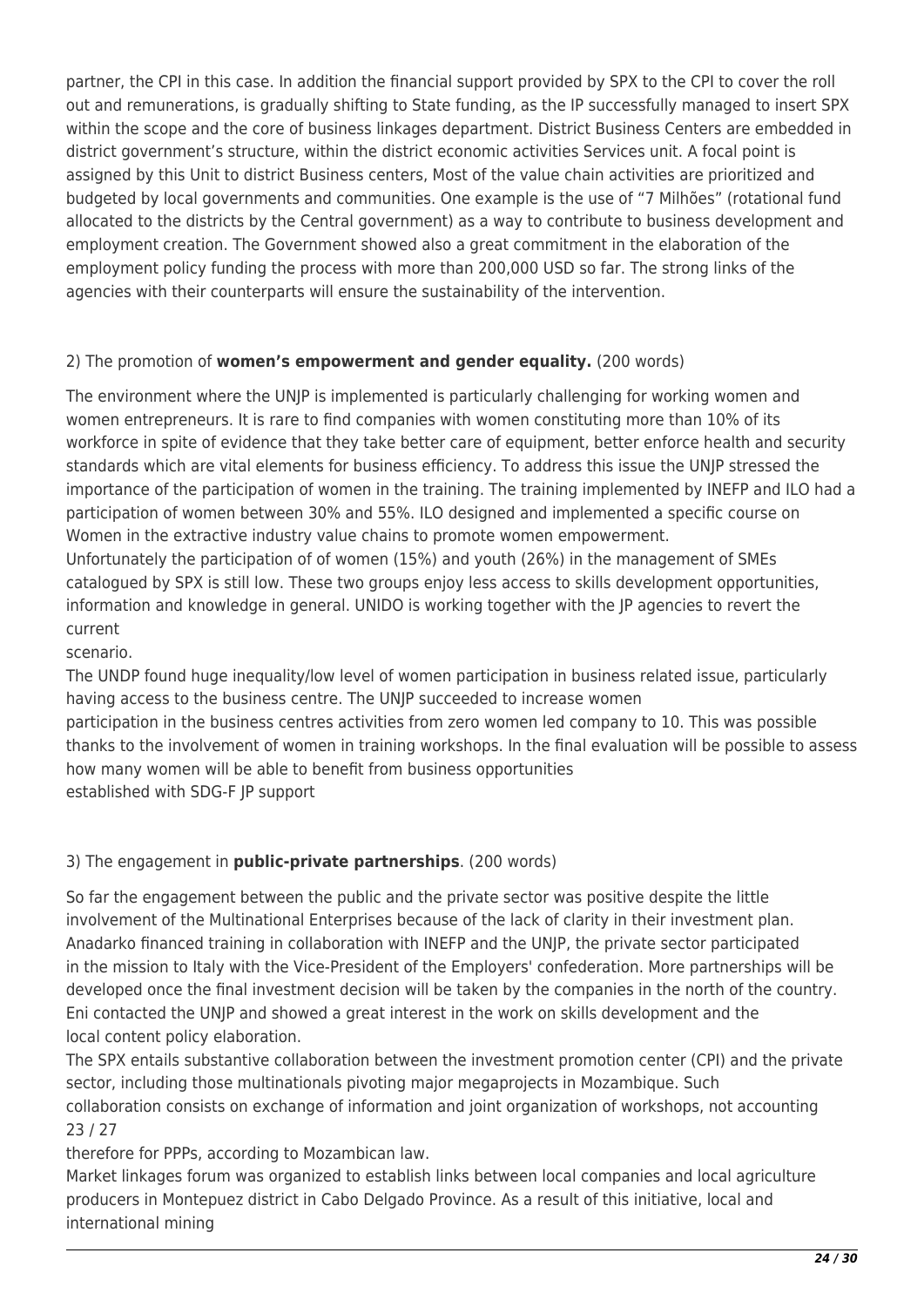companies such as Ruby Mining, Grafex) and from Palma district (Karibu, Palma Residence) has shown interests/supports to promote local supply. The opportunities for business linkages identified will be further supported by the district business centers and by joint work involving, UNDP, ILO and FAO. the joint mission conducted in Nampula and Cabo Delgado Province gave the occasion to meet with different companies such as Eni, Anadarko, Ruby Mining/Gemfield which

## **Communication and Advocacy**

**Has the JP articulated an advocacy & communication actions that helps advance its policy objectives and development outcomes?:**  Yes

## **Please describe communication activities developed as part of the JP. :**

The UNJP implemented activities of the communication plan, namely: Press release for the launch of the UNJP Participation of the Programme Coordinator at the radio programme on women workers' right and gender equality on the main Radio station Participation of the Programme Coordinator in the TV debate on youth employment on STV (main private broadcast) Participation of the Programme Coordinator as a speaker in the Employment Conference organized by STV Production of a fact sheet on the UNJP Website/web knowledge sharing platform Visibility rules applied in all material produced Website in Portuguese Videos of success stories

## **Please provide concrete gains on how the the JP communication and advocacy efforts have increased awareness on SDGs.:**

The programme was launched by the vice minister and the RC in Cabo Delgado. The launch had an extensive coverage in the media.

- In the programme activities, explanations and clarifications on how the programme will contribute to SDG targets have made explicit as this align with the national targets in Government's plan.

- The programme has also allowed for space and capacity to influence the national employment policy work which is directly contributing to the SDG 8

- The main communication activities were conducted through raising awareness of the JP at central and local levels.

- The joint mission to Cabo Delgado had an extensive coverage in the newspaper, TV, website and social media thanks to the involvment of the main media company SOICO. The news reached also the President of the Republich who congratulated the Ministries involved during a Council of Ministers' meeting

## **JP website URL:**

https://ecampus.itcilo.org/course/view.php?id=163

## **JP website URL:**

https://ecampus.itcilo.org/course/view.php?id=163

### **JP twitter handle:**

@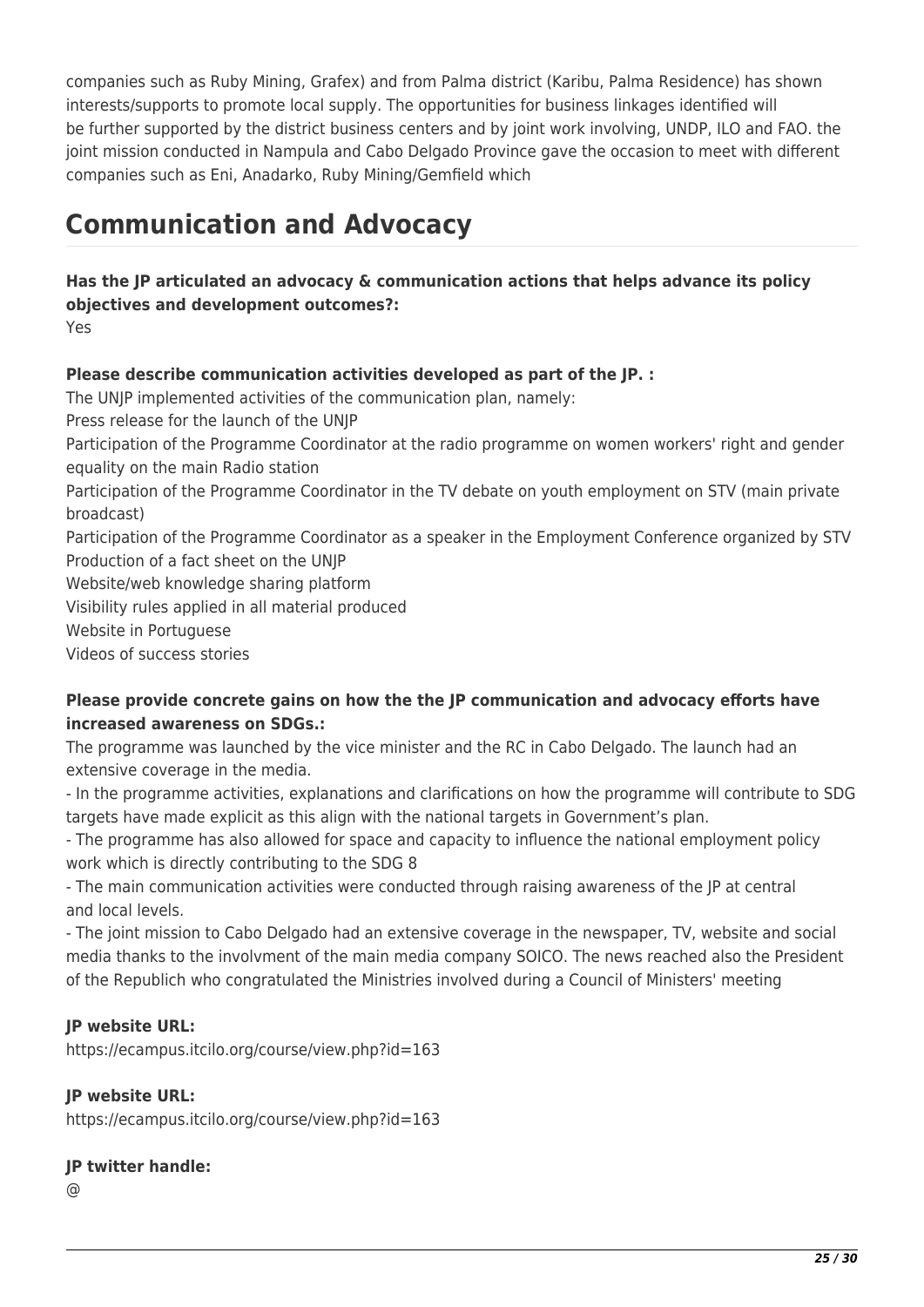Other social media channels managed by joint programme (Instagram, Google+, You Tube…):

## One UN Coordination and Delivering as One

The SDG-F is based on the principles of effective development cooperation, inclusion and participation and One UN coordination.

| <b>Actions</b>                                                                                                              | <b>Description</b>                                                                                                                                                                                                                                                                                                                                                                                                                                                                                                                                                                                                                                                 |
|-----------------------------------------------------------------------------------------------------------------------------|--------------------------------------------------------------------------------------------------------------------------------------------------------------------------------------------------------------------------------------------------------------------------------------------------------------------------------------------------------------------------------------------------------------------------------------------------------------------------------------------------------------------------------------------------------------------------------------------------------------------------------------------------------------------|
| Managerial practices (financial, procurement, etc.)<br>implemented jointly by the UN implementing agencies<br>for SDG-F JPs | The agencies involved in the UNJP have been<br>working together<br>and coordinated by the RC. UNDP, ILO and<br>UNIDO participated<br>in joint missions to the field. Giving the nature<br>of the program the<br>procurement of goods and services was very<br>limited. The<br>programme coordinator ensured a coordinated<br>approach and<br>represented the program in different fora and<br>conferences                                                                                                                                                                                                                                                          |
| Joint analytical work (studies, publications, etc.)<br>undertaken jointly by UN implementing agencies for<br>SDG-F JPs      | UNDP contributed to the ILO market system<br>analysis in the<br>construction sector in Cabo Delgado. UNDP and<br><b>UNIDO</b><br>contributed to the elaboration of the TORs for<br>the consultancy<br>company for the elaboration of the National<br><b>Employment Policy</b>                                                                                                                                                                                                                                                                                                                                                                                      |
| Joint activities undertaken jointly by UN implementing<br>agencies for SDG-F JPs                                            | Joint mission to Cabo Delgado and Nampula to<br>officially present<br>the Joint Program to local governments. Joint<br>mission to<br>Nampula in October 2016 with the presence of<br>the Resident<br>Coordinator to monitor the activities in Ribaue<br>and Namialo<br>districts. Joint mission to Cabo Delgado in<br>November-December<br>2016 with the Resident Coordinator and the<br>SDG-F Programme<br>Officer to monitor the implementation of the<br>activities and<br>participating in the Steering Committee in<br>Pemba.<br>UNDP collaborated in the ILO training on green<br>construction.<br><b>UNDP</b><br>and ILO attended UNIDO/CPI workshop on SPX |
| Other, please specify:                                                                                                      |                                                                                                                                                                                                                                                                                                                                                                                                                                                                                                                                                                                                                                                                    |

### **What types of coordination mechanisms and decisions have been taken to ensure joint delivery? :**

The programme coordinator is the focal point for the activities to be implemented by all the agencies involved in the program. The agencies agreed in delegating the Programme Coordinator to represent the program at every level and ensure the coordination of the joint delivery. The Programme Coordinator updates the agencies on weekly basis by email, in the monthly meeting and on ad hoc basis. The steering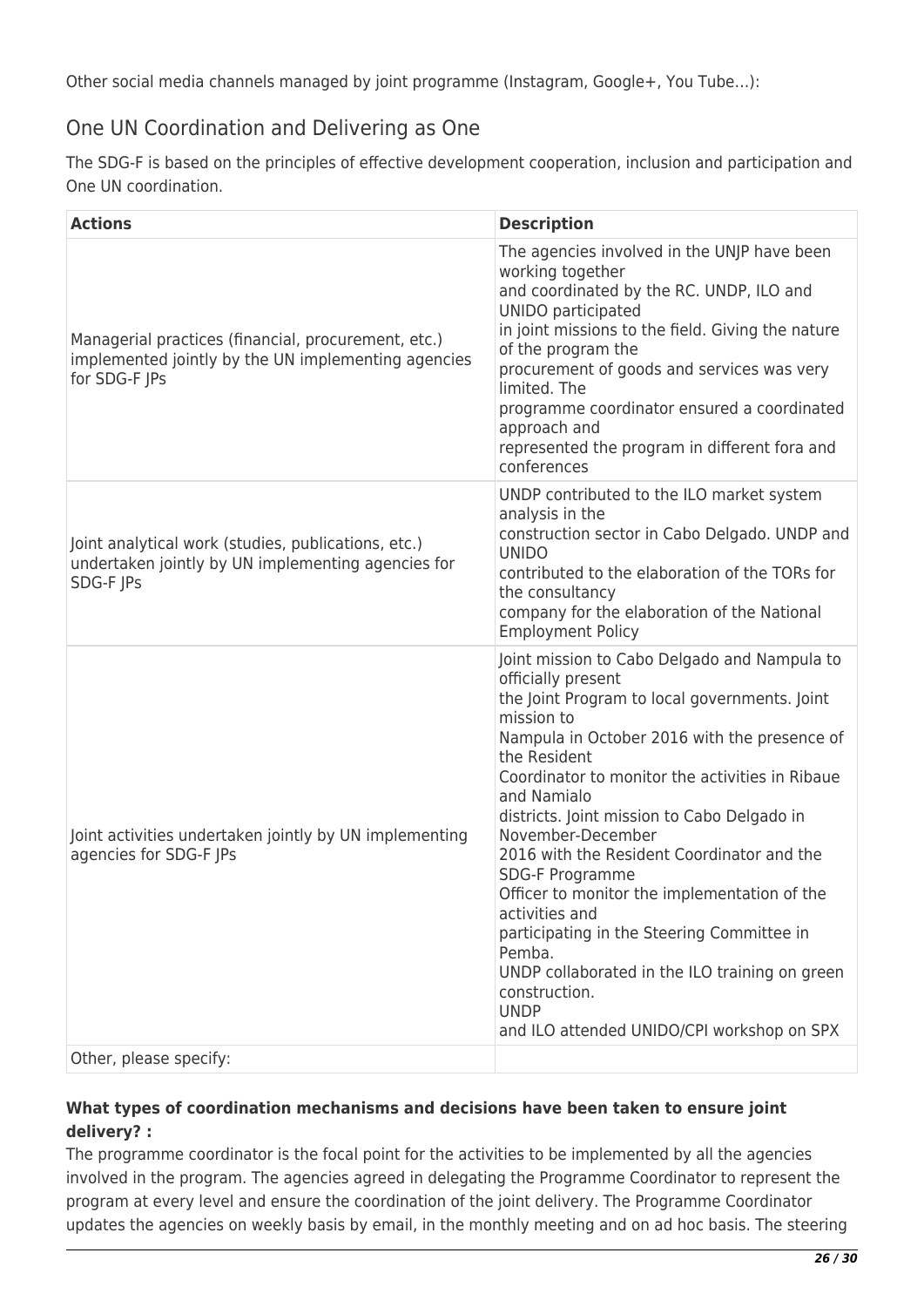committee met on 5 May 2016 to revise the workplan and discuss the status of the program. The Program Management Committee and the steering committee met regularly.

## National Ownership: Paris, Accra and Busan Commitments

The SDG-F strengthens the UN system's ability to deliver results in an integrated and multi-dimensional manner by supporting the Joint Programme modality and by bringing together United Nations Agencies and national counterparts in a collective effort to ensure ownership and sustainability of results of JPs and advance towards the SDGs.

| <b>Partners</b>                        |                | Involvement * Type of involvement Examples |                                                                                                                                                                                                                                                                                                                                                                                                                                                                                                                                                                                                                                                                                                                                                                                                                                                                      |
|----------------------------------------|----------------|--------------------------------------------|----------------------------------------------------------------------------------------------------------------------------------------------------------------------------------------------------------------------------------------------------------------------------------------------------------------------------------------------------------------------------------------------------------------------------------------------------------------------------------------------------------------------------------------------------------------------------------------------------------------------------------------------------------------------------------------------------------------------------------------------------------------------------------------------------------------------------------------------------------------------|
| Government<br>(specify national/local) | Fully involved | Policy-decision making<br>Procurement      | The government at national level put<br>the<br>program in<br>the first 100-day plan of the President<br>of the<br>Republic<br>giving to the program visibility and<br>assuming a<br>complete ownership. Minor adjustments<br>were<br>requested and approved to align the<br>program<br>with<br>the 5-year government plan. The<br>agencies use<br>national implementation modality as<br>way to<br>improve<br>government ownership and<br>accountability and<br>sustain knowledge. In general funds are<br>transferred<br>to the implementing partner that it is<br>responsible to<br>implement activities with the agency's<br>technical<br>assistance. As an example the<br>Government<br>Training provider INEFP received funds<br>to<br>purchase and distribute tool-kits for the<br>small<br>companies created by the young people<br>trained<br>by the program |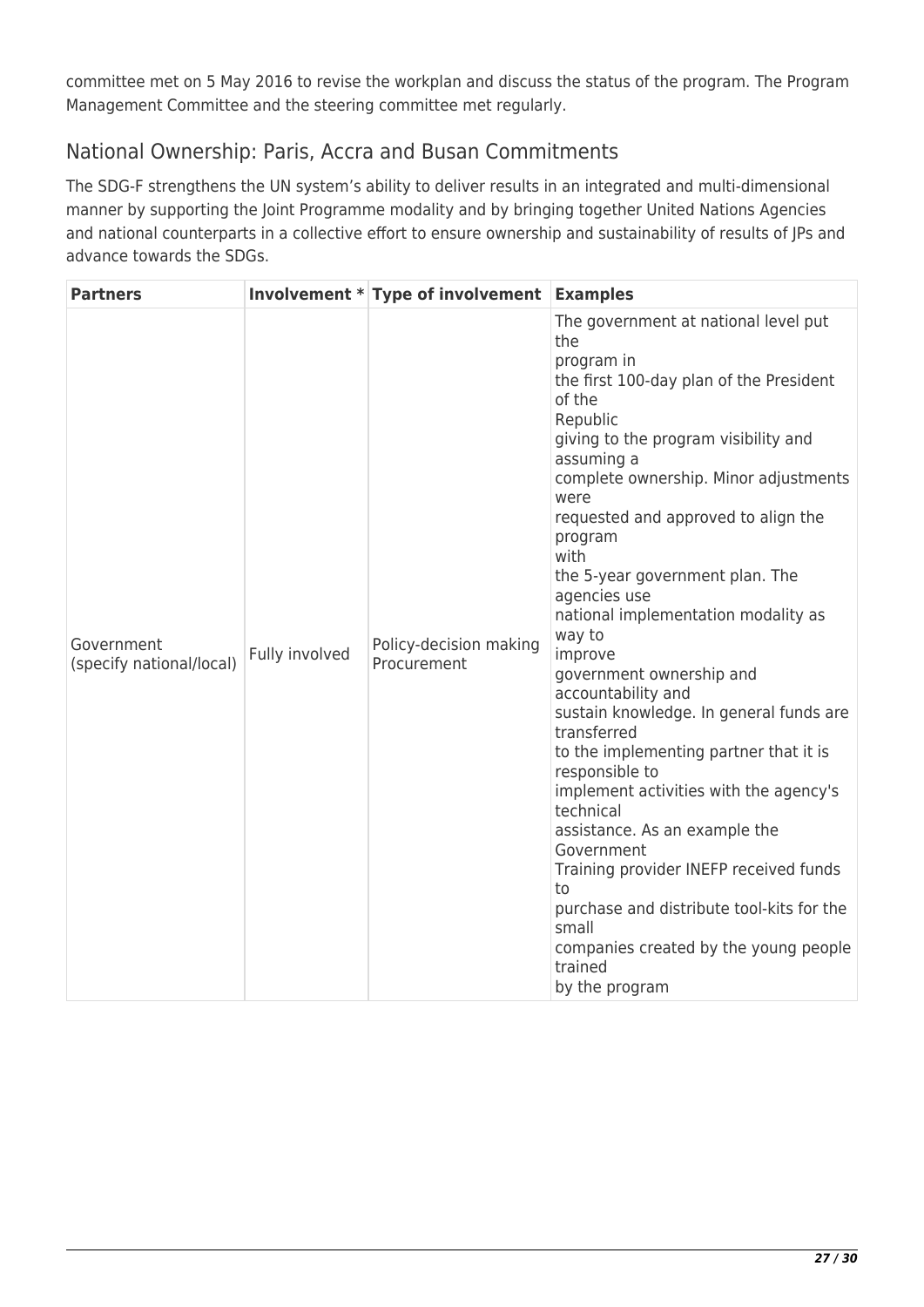| <b>Partners</b>       |                 | Involvement * Type of involvement Examples |                                                                                                                                                                                                                                                                                                                                                                                                                                                                                                                                                                                                                                                                                                                                                                                                                                                                                                                                    |
|-----------------------|-----------------|--------------------------------------------|------------------------------------------------------------------------------------------------------------------------------------------------------------------------------------------------------------------------------------------------------------------------------------------------------------------------------------------------------------------------------------------------------------------------------------------------------------------------------------------------------------------------------------------------------------------------------------------------------------------------------------------------------------------------------------------------------------------------------------------------------------------------------------------------------------------------------------------------------------------------------------------------------------------------------------|
| <b>Private Sector</b> | Fairly involved | Policy-decision making                     | The representatives of the private<br>sector are<br>part of<br>the Programme Management<br>Committee and<br>fully<br>involved in the programme through the<br>joint<br>work<br>developed with the UN agencies. The<br>programme<br>promotes market linkages between<br>private<br>sector<br>and local communities. The dialogue<br>among<br>Government, Private sector and Trade<br>Unions is<br>promoted at national and provincial<br>level. The<br><b>ILO</b><br>organized a joint high level mission to<br>Italy to<br>strengthen the capacities of the<br>stakeholders.<br><b>UNDP</b><br>supports policy development to enable<br>business<br>environment Ex: Local Content Policy.<br><b>UNDP</b><br>promotes market linkage between<br>private<br>sector and<br>local communities.<br>UNDP supports Business development<br>to the<br>most<br>vulnerable and to women for income<br>generation and<br>employment creation. |
| Civil Society         | Fairly involved |                                            | UNDP supports the improvement of<br>CSO <sub>s</sub> '<br>capacity.<br>The Trade Unions representatives are<br>part of<br>the<br>Programme Management Committee<br>and very<br>active<br>at provincial level. UNDP works with<br>CESC with<br>a<br>focus on extractive industry and local<br>employment                                                                                                                                                                                                                                                                                                                                                                                                                                                                                                                                                                                                                            |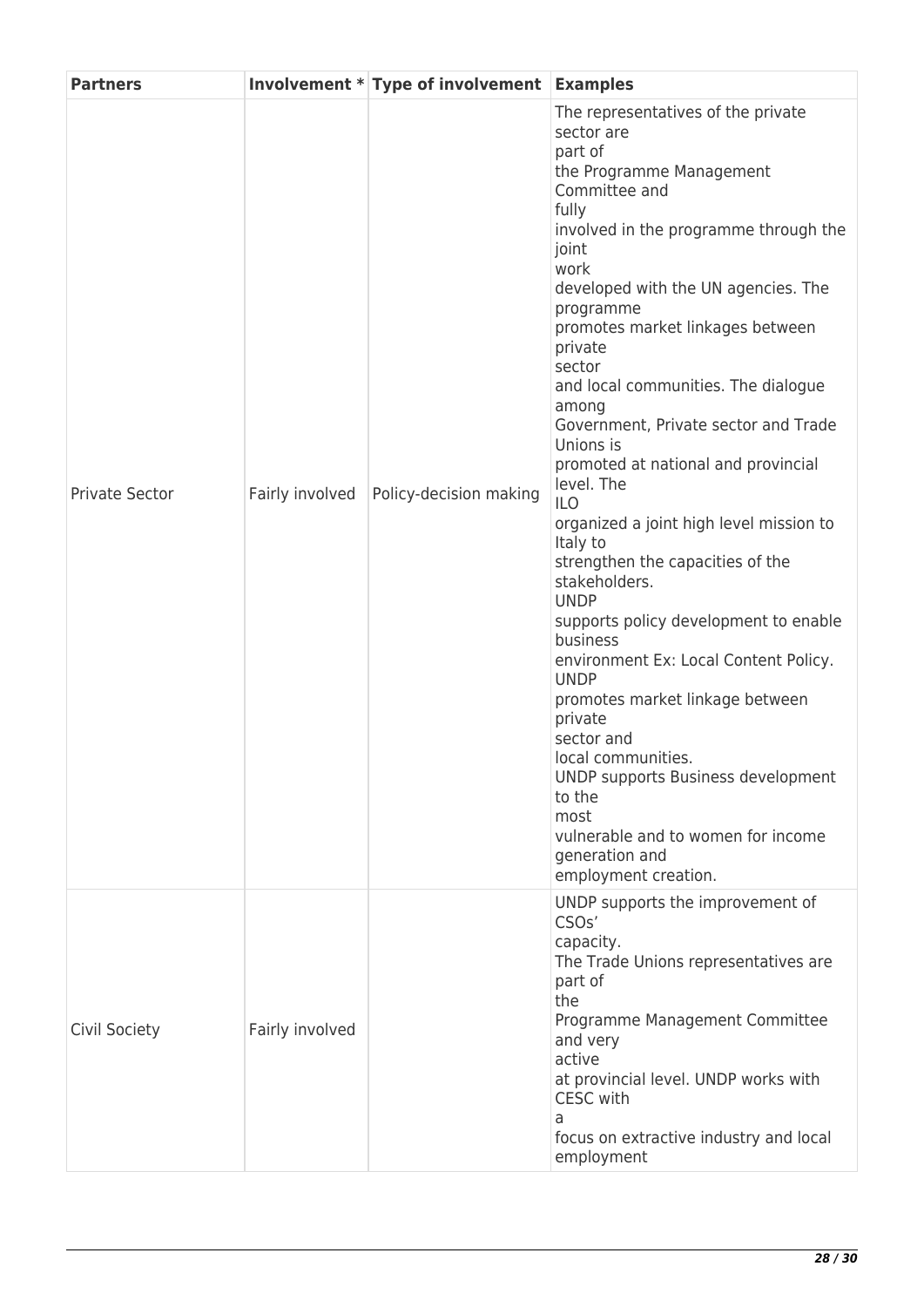| <b>Partners</b> |                 | Involvement * Type of involvement Examples |                                                                                                                                                                                                                                                |
|-----------------|-----------------|--------------------------------------------|------------------------------------------------------------------------------------------------------------------------------------------------------------------------------------------------------------------------------------------------|
| Academia        | Fairly involved |                                            | The University A Politecnica was in<br>charge of<br>drafting the national employment policy<br>financed by matching funds. They<br>played a<br>crucial role in the exercise and they will<br>take<br>part in the implementation of the policy. |

\* Implementation of activities and the delivery of outputs

### **Please briefly describe the current situation of the government, private sector and civil society on regards of ownership, align:**

The government agencies, both at central and provincial level are the main implementing partners of the Program. The government consider the program as part of their own plan and report the results in the Government annual report. During the reporting period the private sectors faced acute challenges especially in the provinces interested by the extractive industry. The expected commence of the work to build LNG plants, ports and airports in Palma was postponed and it's about to start. This situation had an impact on the multinational companies and the local small and medium enterprises. The multinational companies are reluctant to be involved in activities outside their main core without being sure that their investments will be finalized; on the other hand the Small and Medium local enterprises suffer the uncertainty of the situation and many are facing serious challenges to survive and grow. In the case of UNDP, the agency uses national implementing modality (NIM) to implement the Joint Programme as way to improve government ownership and accountability in results achievement. Funds are transferred to the implementing partner that is responsible to implement activities with UNDP technical assistance. As far as the civil society the programme worked with CESC (Centro de Apprendizagem e Capacitação da Sociedade Civil) to conduct a study to assess the opportunity for the intervention of the CSOs in the issues related to natural resources. The study will surely help in understanding the best strategy for the civil society in the interaction with the actors.This CSO follows NIM modality and engages with other relevant CSO to conduct some activities. The Trade Unions were also involved in the activities of the program and benefited from the training provided

### **Please briefly provide an overall assessment of the governance and managerial structures :**

As a follow up of the SC held in May the SC in November 2016 was organized in one of the provinces, namely Cabo Delgado. It was a great opportunity for the member of the SC to see the implementation of the activities and discuss about the way forward. The Deputy Minister of Labour and the RC co-chaired the meeting with the presence of the Head of the Spanish Cooperation, representatives of the government agencies and the implementing UN agencies. The level of involvement of the actors has increased substantially

## **VI. Joint Programme contribution to the SDGs**